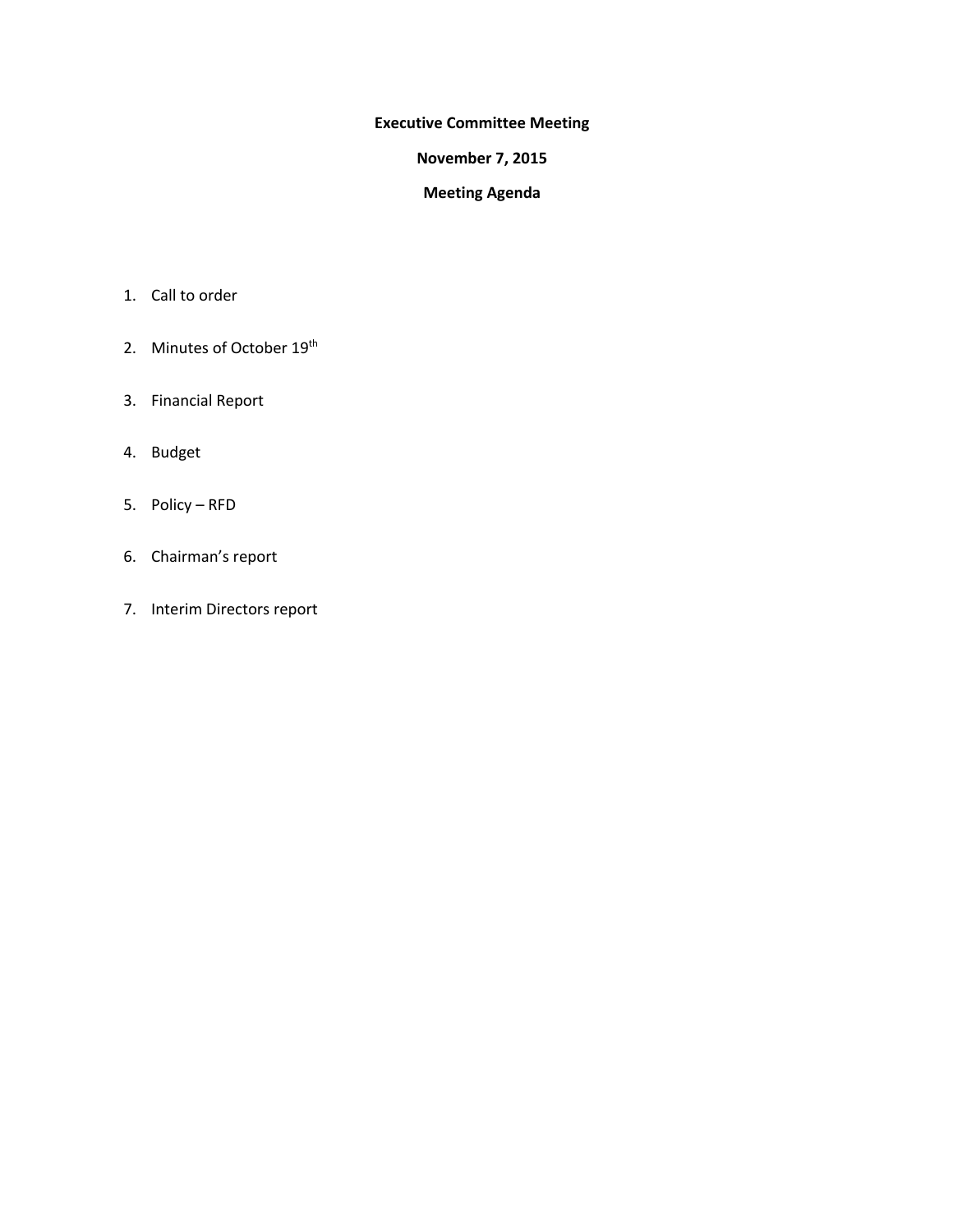### **Executive Committee Meeting November 7, 2015 Meeting Minutes**

Present: Dallas Degenhardt, Arnold Hanson, Wayne Bokenfohr, , Laurent Amyotte, Dianne Ross, Vicky Lefebvre, Greg Barr, Steven Schafer, Pat Gordeyko

Regrets: Stephen Dafoe

Staff: Julie Walker, Wei Xuan, Patty Mathiot

Guest: Jodi Dahlgren

- 1. Call to order at 8:30 am
- 2. Agenda **add in camera, professional development – moved by Pat Gordeyko – carried. Motion to go in camera at 8:31 am. – Moved by Dallas Degenhardt - carried Motion to come out of camera at 9:05 am. Moved by Greg Barr – carried Motion to send a letter of offer to the new Executive Director – moved by Greg Barr - carried**
- 3. Minutes of October 19th **– Motion to accept the minutes of October 19th as presented – Laurent Amyotte – carried.**
- 4. Financial Report **Motion to approve the financial report as reported – moved by Dallas Degenhart - carried**
- 5. Budget like the new layout of the budget. COLA instead of 3% recommend to bring it down to 2%. Budget the levy does not change. The only thing that changes is by using the 2014 population numbers. **Motion to move the budget as amended and present to the NLLS Board– Dallas Degenhart - carried**
- 6. Policy RFD Christmas Closure use this as a one off for 2015 and have it addressed in the 2016 policy. Put a date on the RDF for 2015. **Motion to have December 25 - Dec 31, 2015 and Jan 1, 2016 as paid days for NLLS staff moved by Wayne Bokenfohr – carried** - Transitional Term – asking to move the AGM to March and break down the terms. **– Motion to go forward with a staggered start for the RFD– moved by Wayne Bokenfohr – carried**
- 7. Professional Development Board is unfamiliar with procedures build in 30 minutes at each meeting to discuss various topics (funding, policy, etc…)
- 8. Chairman's report would like to have an up to date organizational chart and pictures of staff and Exec with background and history.
- 9. Interim Directors report
	- A book keeper will be coming in to help on November  $17<sup>th</sup>$ . She charges \$25.00 per hours which is the same as what Toni May would be charging for services.
	- Julie will be talking with someone at the ATB regarding high interest accounts
	- Town of Lamont has sent in a letter about dissatisfaction with the library implementation. The interim director does agree that they should get some compensation. There will be a visit to the library board fairly soon. One would assume that these things take time and don't happen overnight. Staff have a detailed listing of the events that took place to get Lamont onto Polaris.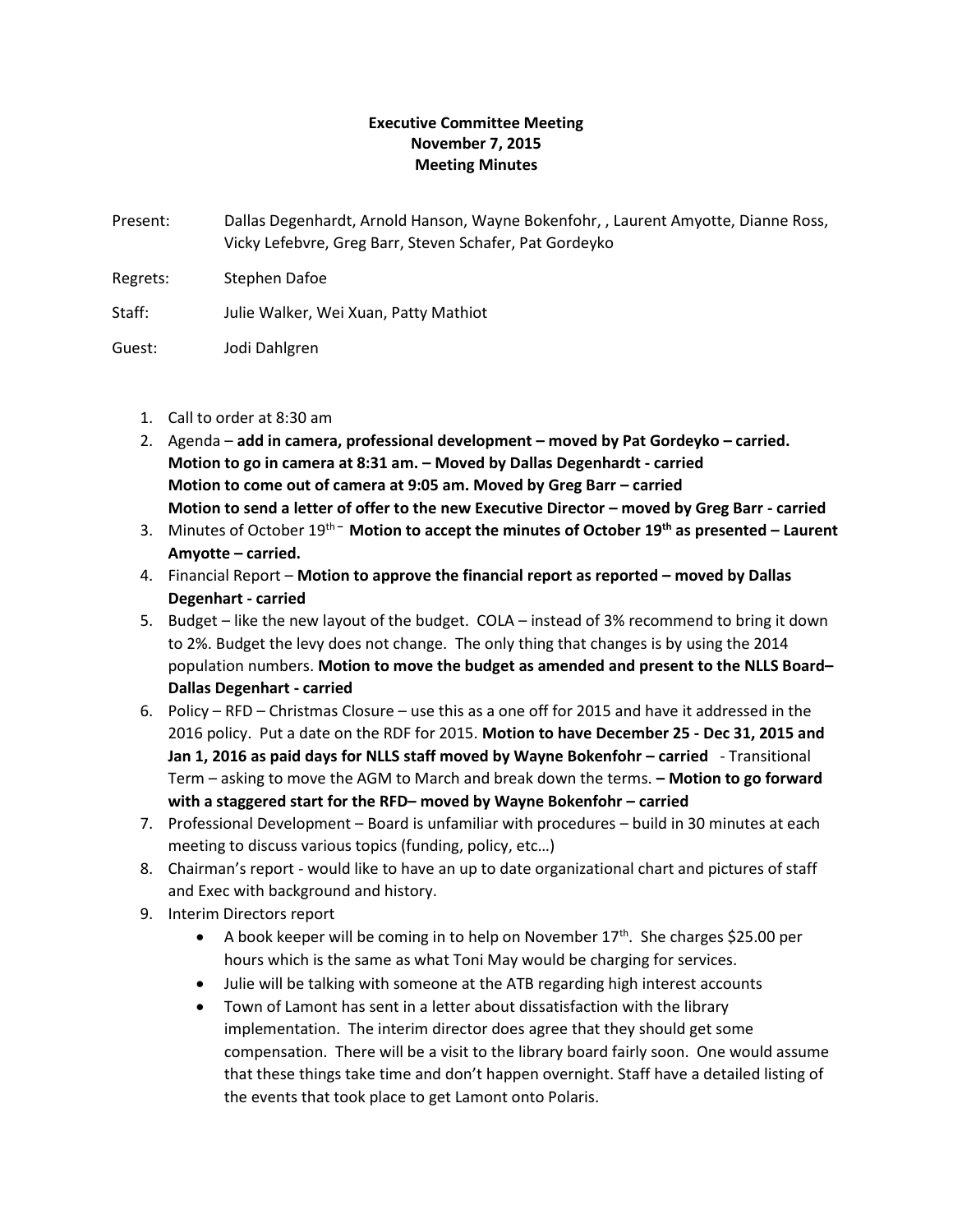- FOIP looking at a 4 day session for libraries. The Allied Arts Centre can be booked to hold the course for Library manager, staff and board.
- NLLS Van received a quote for \$41,700.00. The van is smaller in size, but the cargo area is bigger and has better payload. It will take 3 months to come in because it is a special order item. **Motion to approve the purchase of the ProMaster van moved by Laurent Amyotte – carried.**
- NLLS needs to purchase an additional fridge to hold the trays for the various meetings that take place in the building. The current fridge that is working is approximately 15 years old. **Motion to purchase the commercial fridge as per the quote received. Moved by Laurent Amyotte – carried**

**Motion to adjourn the meeting at 10:03 am moved by Dallas Degenhardt – carried.**

**Approved by: \_\_\_\_\_\_\_\_\_\_\_\_\_\_\_\_\_\_\_\_\_\_\_\_\_\_\_\_\_\_\_\_\_\_\_\_\_\_\_\_\_\_ Date: \_\_\_\_\_\_\_\_\_\_\_\_\_\_\_\_\_\_\_\_\_\_\_**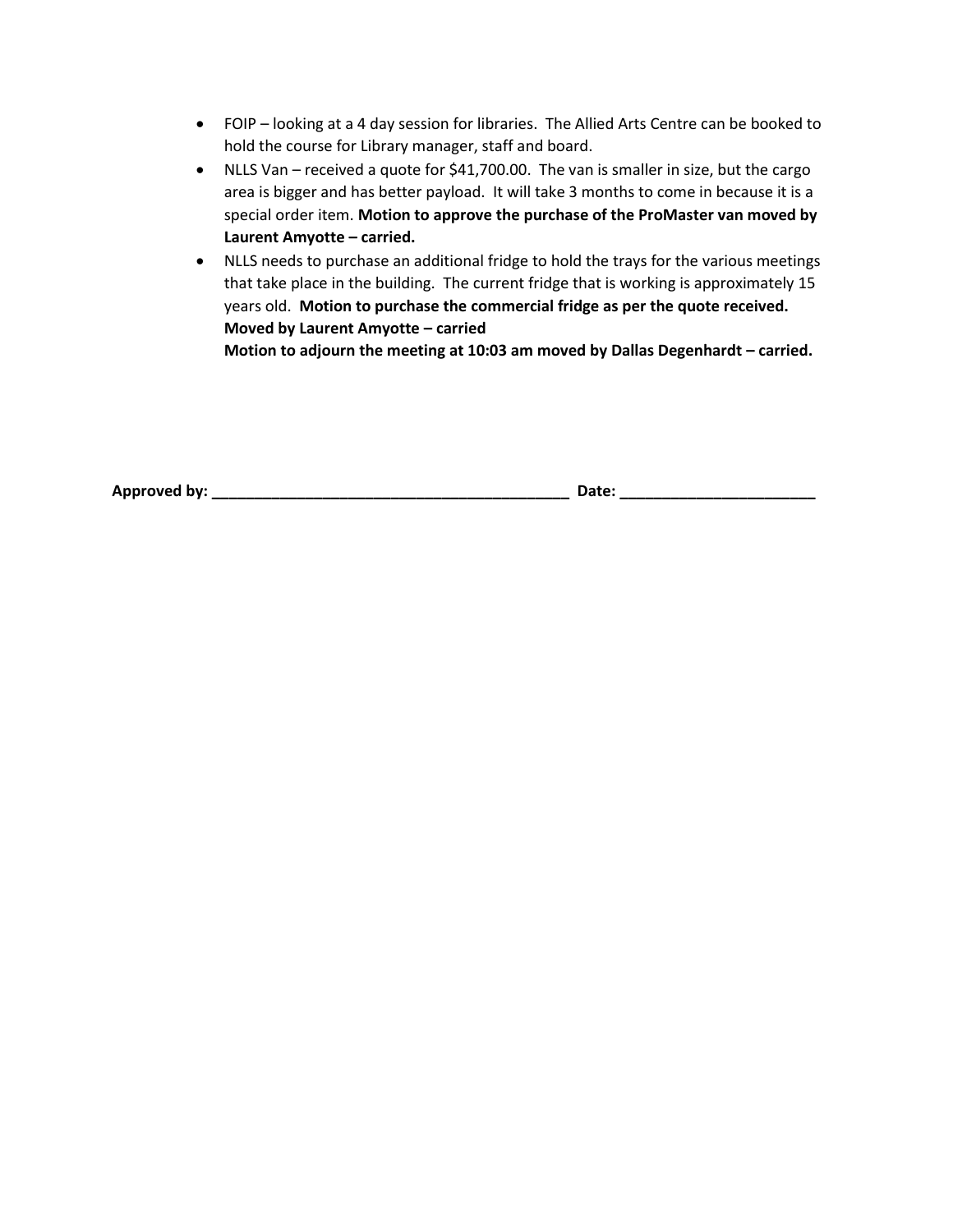Balance Sheet As at 11/30/2015

### **ASSET**

| <b>CURRENT ASSETS</b>                |              |              |
|--------------------------------------|--------------|--------------|
| <b>Petty Cash</b>                    | 400.00       |              |
| <b>Chequing Account</b>              | 2,015,685.77 |              |
| <b>USD Account</b>                   | 8,662.05     |              |
| <b>USD Exchange Acct</b>             | $-500.55$    |              |
| <b>CU Equity</b>                     | 23,491.93    |              |
| <b>CASH TOTAL</b>                    |              | 2,047,739.20 |
| Advances Receivable                  | 800.00       |              |
| A/R - General                        | 7,949.37     |              |
| A/R - Yearend                        | 134.19       |              |
| A/R - GST Rebate                     | 0.00         |              |
| <b>AR Total</b>                      |              | 8.883.56     |
| <b>Prepaid Expenses and Deposits</b> | 3,644.18     |              |
| Pre-Paid CAP                         | 0.00         |              |
| <b>Total Prepaid</b>                 |              | 3,644.18     |
| <b>Total Current Assets</b>          |              | 2.060.266.94 |
|                                      |              |              |
| <b>FIXED ASSETS:</b>                 |              |              |
| <b>Vehicles</b>                      | 117,662,38   |              |
| <b>Computer Equipment</b>            | 157,831,63   |              |
| Sign                                 | 0.00         |              |
| <b>Furniture &amp; Equipment</b>     | 32,073.10    |              |
| <b>Parking Lot</b>                   | 81,000.00    |              |
| <b>Building</b>                      | 2,894,640.88 |              |
| Land                                 | 50,000.00    |              |
| <b>Accumulated Amortization</b>      | -620,041.00  |              |
| <b>Total Fixed Assets</b>            |              | 2,713,166.99 |
| <b>Total Fixed Assets</b>            |              | 2,713,166.99 |
|                                      |              |              |
| <b>TOTAL ASSET</b>                   |              | 4,773,433.93 |
| <b>LIABILITY</b>                     |              |              |
| <b>Current Liabilities</b>           |              |              |
| <b>Year Accounts Payable</b>         |              | 0.00         |
| <b>Accounts Payable</b>              |              | 35,562.69    |
| <b>Vacation Payable</b>              |              | 81,042.97    |
| <b>Vacation Payable Link</b>         |              | 0.00         |
| El Payable                           | 1,650.42     |              |
| <b>CPP Payable</b>                   | 4,377.46     |              |
| Federal Income Tax Payable           | 13,826.90    |              |
| Rec Gen Payable: Total               |              | 19,854.78    |
| R.R.S.P. Payable                     | 0.00         |              |
| <b>Extended Health</b>               | $-528.82$    |              |
| Dental                               | -456.04      |              |
| LTD                                  | -790.08      |              |
| STD                                  | -604.38      |              |
| <b>Optional Life Insurance</b>       | 0.00         |              |
| Alberta Health Care Payable          | 0.00         |              |
| <b>Other Deductions Payable</b>      | -401.50      |              |
|                                      |              |              |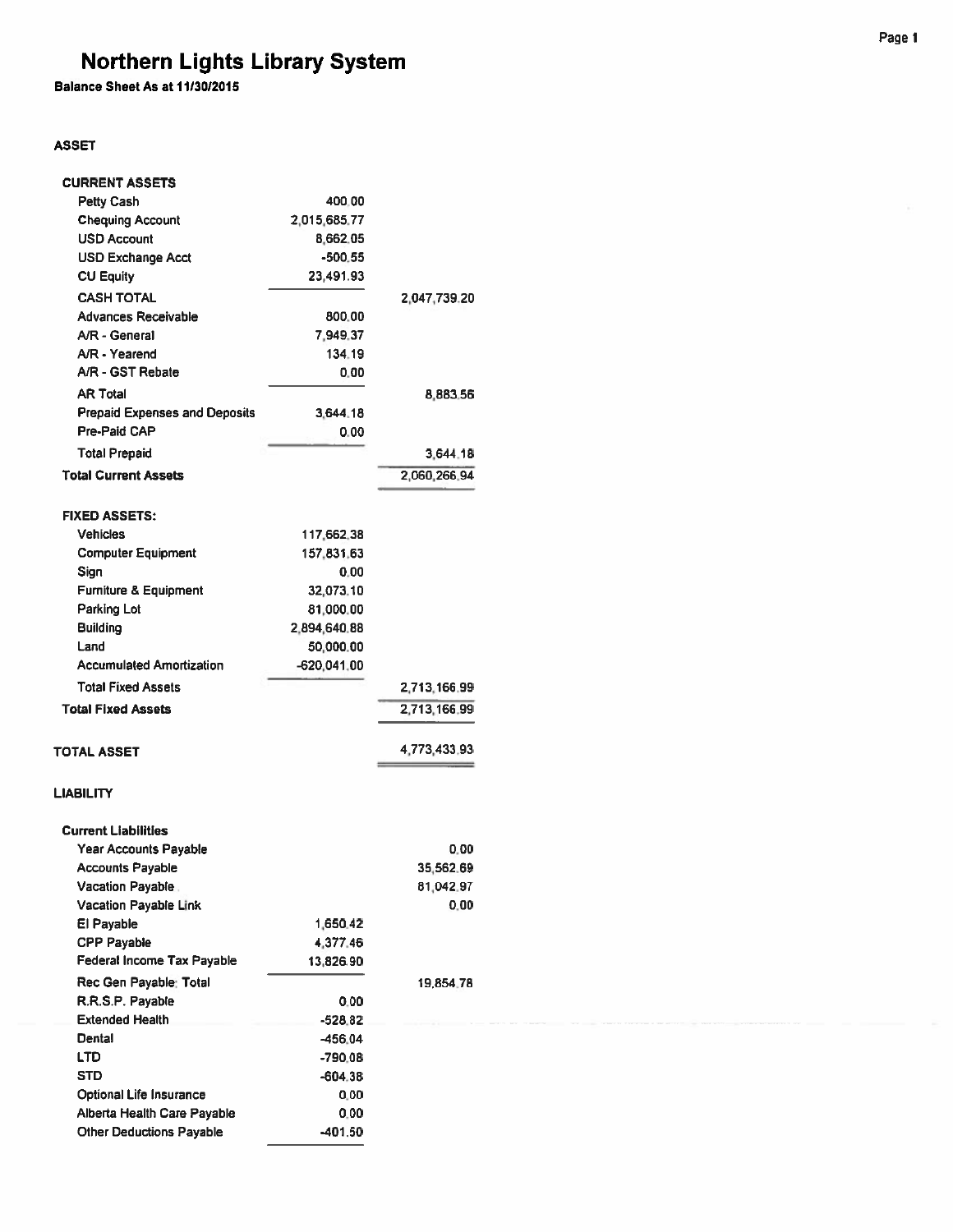Balance Sheet As at 11/30/2015

| <b>Deduction Payables Total</b>     |              | $-2,780.82$  |
|-------------------------------------|--------------|--------------|
| <b>WCB Payable</b>                  |              | $-309.25$    |
| GST Charged On Operating S          | 361.63       |              |
| <b>GST Paid On Operating Purch</b>  | $-10.360.31$ |              |
| <b>GST Paid - Exempt Purchases</b>  | $-7,857.12$  |              |
| <b>GST Payable (Refund)</b>         |              | -17,855.80   |
| <b>Library Acquistion Accounts</b>  |              | 17,670.61    |
| <b>Deferred Grant Contributions</b> |              | 7,051.34     |
| Deferred Grant Contribuiont/Bui     |              | 0.00         |
| <b>Deferred Contributions</b>       |              | 1,419,834.20 |
| <b>TOTAL CURRENT LIABILITIES</b>    |              | 1.560.070.72 |
| <b>Libraries Collection Develop</b> |              |              |
| <b>Collection Development</b>       |              | 146,104.61   |
| <b>TOTAL - UNUSED COLLECTI</b>      |              | 146, 104.61  |
| TOTAL LIABILITY                     |              | 1,706,175.33 |
| EQUITY                              |              |              |
| <b>Retained Earnings</b>            |              |              |
| <b>Current Earnings</b>             |              | 478,830,65   |
| <b>Prior Period Adjustment</b>      |              | 0.00         |
| <b>Opening Retained Earnings</b>    |              | 843.371.17   |
| <b>Capital surplus</b>              |              | 1,227,339.66 |
| <b>Internally Restricted Funds</b>  |              | 458,795.20   |
| Internally Restricted Funds Spe     |              | 58,921.92    |
| <b>Total Retained Earnings</b>      |              | 3.067.258.60 |
| TOTAL EQUITY                        |              | 3,067,258.60 |
| LIABILITIES AND EQUITY              |              | 4,773,433.93 |
|                                     |              |              |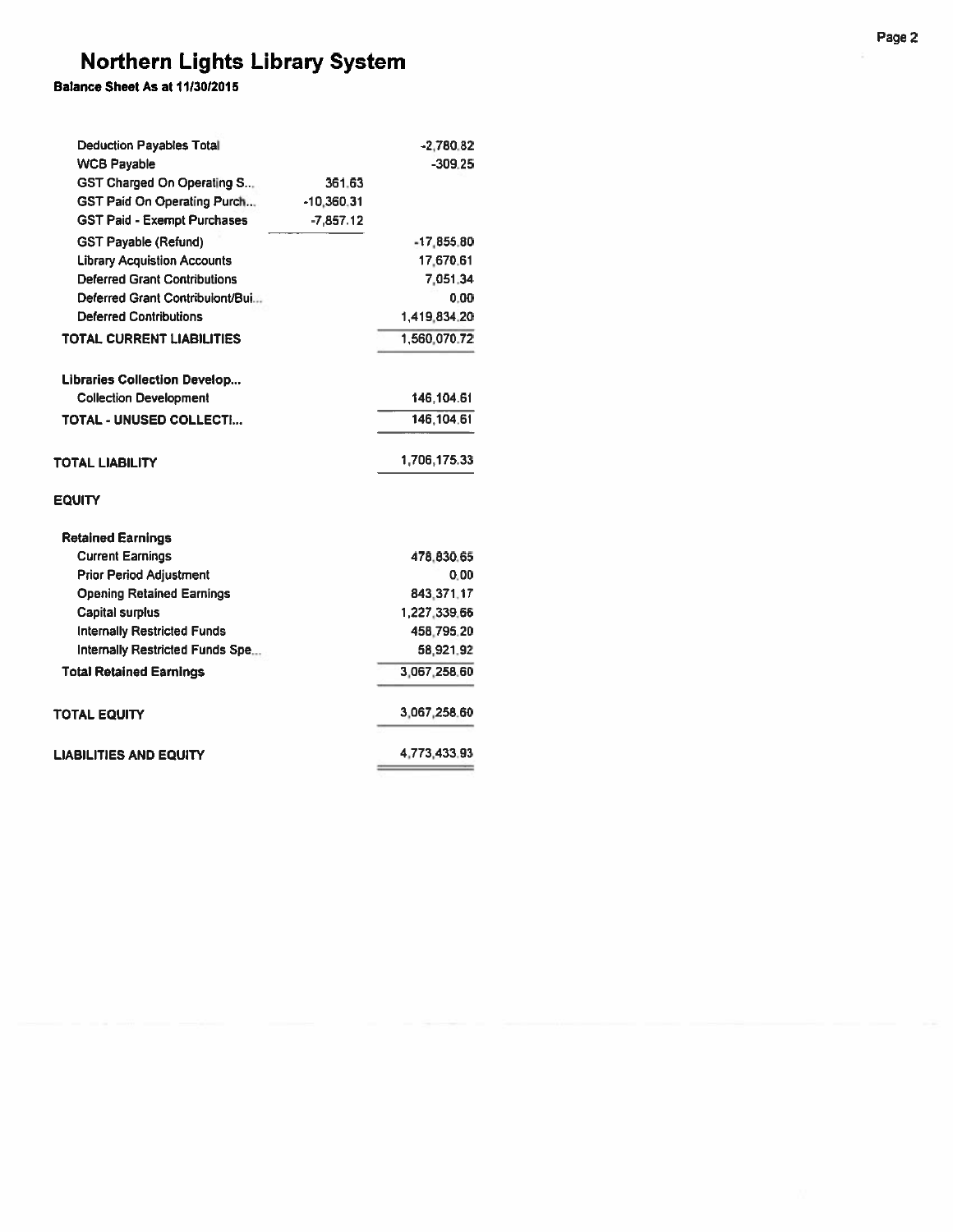Income Statement 01/01/2015 to 11/30/2015

### **REVENUE**

| Revenue                           |              |
|-----------------------------------|--------------|
| Levies - Municipalities           | 1,061,678.28 |
| Levies - Library Boards           | 573,112.80   |
| <b>Prov. Operating Grant</b>      | 1.098.222.40 |
| <b>Prov. Rural Sevices Grant</b>  | 0.00         |
| <b>Prov. Establishment Grant</b>  | 17,188.60    |
| Deferred Allotment                | $-21,841.97$ |
| <b>Travel Grants</b>              | 1,873.91     |
| <b>Wage Subsidies</b>             | 212.10       |
| <b>Non Resident Fees</b>          | 4,500.00     |
| C.I.P. Grant                      | 25,000.00    |
| Library Enhancement Program       | 0.00         |
| Sales - Misc.                     | 5,947.77     |
| <b>Sales Office Supplies</b>      | 79,048.40    |
| Service Administrative            | 0.00         |
| Sales-SRP                         | 1.659.43     |
| <b>SRP Provincial Sales</b>       | 0.00         |
| <b>Library Programming</b>        | 0.00         |
| <b>Annual Conference</b>          | 20,582.00    |
| <b>Sales Office Services Rent</b> | 2,880.00     |
| Interest earned                   | 14.111.06    |
| Myrnam Revenue                    | 0.00         |
| <b>Garrison Revenue</b>           | 0.00         |
| Amort, of Deferred Contribution   | 0.00         |
| Revenue Total                     | 2,884,174.78 |
| <b>TOTAL REVENUE</b>              | 2.884.174.78 |

### **EXPENSE**

| <b>Expense</b>                         |              |              |
|----------------------------------------|--------------|--------------|
| <b>Bank Charges</b>                    | 277.90       |              |
| <b>Bank Expense</b>                    |              | 277.90       |
| Total                                  |              | 277.90       |
| <b>Staff Expenses</b>                  |              |              |
| <b>Staff Salaries</b>                  | 1,126,240.56 |              |
| El Expense                             | 20,406.00    |              |
| C.P.P. Expense                         | 39,452.43    |              |
| Group Life                             | 0.00         |              |
| <b>Extended Health Expense</b>         | 17,615.19    |              |
| <b>Dental Expense</b>                  | 14.202.79    |              |
| W.C.B. Expense                         | 1.299.03     |              |
| <b>Salaries</b>                        |              | 1,219,216.00 |
| TOTAL - GENERAL PAYROL                 |              | 1,219,216.00 |
| <b>Other Staff Costs</b>               |              |              |
| Coll, Dev. Training/Conference         | 2,497.41     |              |
| Coll. Dev. Travel                      | 5,230.72     |              |
| <b>Tech/Public Training/Conference</b> | 2,964.53     |              |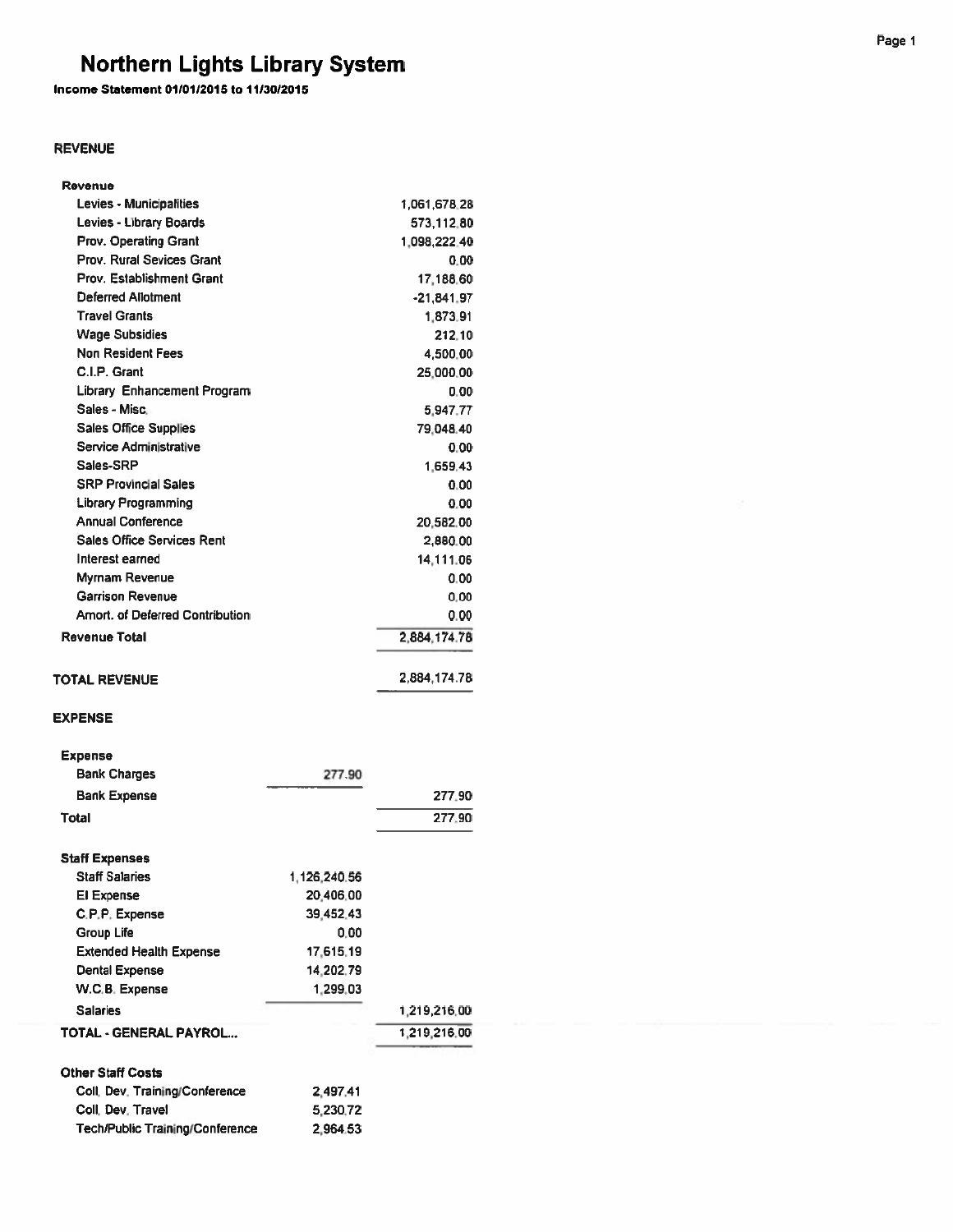### Income Statement 01/01/2015 to 11/30/2015

| <b>Tech/Public Travel</b>           | 5,951.37    |            |
|-------------------------------------|-------------|------------|
| <b>Support Training/Conference</b>  | 1,651.90    |            |
| <b>Support Travel</b>               | 8,799,82    |            |
| <b>Staff Recruitment</b>            | 15,035.00   |            |
| <b>Contract Fees</b>                | 755.35      |            |
| Human Resource Tools                | 2,450.00    |            |
| Resource Trans, Training/Conf       | 250.85      |            |
| <b>Resource Trans. Travel</b>       | 184.17      |            |
| <b>Other Staff Costs</b>            |             | 45,771.12  |
| <b>Total Other Staff Costs</b>      |             | 45,771.12  |
| <b>Book Allotment</b>               |             |            |
| Coll. Development                   |             | 327,195.37 |
| <b>Total Collection Development</b> |             | 327,195.37 |
| <b>Library Services</b>             |             |            |
| <b>HQ-Theme Collection</b>          | 6,812.39    |            |
| <b>HQ-Large Print</b>               | $-275.03$   |            |
| HQ- Professinal Collection          | $-1,141.01$ |            |
| <b>HQ-Selection Tools</b>           | 1,343.29    |            |
| <b>Programming Kits</b>             | 546.15      |            |
| <b>Audio Books</b>                  | 0.00        |            |
| <b>International Collection</b>     | 0.00        |            |
| <b>Service Supplies</b>             | 6,758.78    |            |
| <b>Catalouging Tools</b>            | 1,524.00    |            |
| <b>Shipping &amp; Freight</b>       | 384.41      |            |
| Catalog/Process-Forms/Suppli        | 4,921.51    |            |
| <b>Assistive Technologies</b>       | 12,542.55   |            |
| Computer Replacement Progr          | 0.00        |            |
| <b>ACSI Managed Services</b>        | 33,300.00   |            |
| TRAC                                | 78,235.00   |            |
| <b>TRAC Online Fees</b>             | 25,518.70   |            |
| e Resources Books on Line           | 10,290.41   |            |
| <b>ILL Canvas Bags</b>              | 1,609.00    |            |
| <b>Establishment Expense</b>        | 4,493.95    |            |
| <b>NLLS Annual Conference</b>       | 23,201.86   |            |
| Library Staff Training              | 418,51      |            |
| Librarians Council and Worksh       | 13.336.17   |            |
| <b>Summer Reading Program</b>       | 14,814.94   |            |
| Summer Reading Program Pro          | 0.00        |            |
| <b>Library Programming</b>          | 2,484.13    |            |
| <b>CED Hardware Program</b>         | 0.00        |            |
| Postage/Courier                     | 987.58      |            |
| Coll. Dev. Shipping/ILL             | 723.58      |            |
| <b>Vehicle Expense</b>              | 23,921.46   |            |
| Online Database                     | 37,114.54   |            |
| <b>Board of Record Payments</b>     | 237.688.64  |            |
| Myrnam-Operating expenses           | 3.75        |            |
| <b>Garrison- Operating Expenses</b> | 13,160.25   |            |
| <b>Board Travel</b>                 | 17,912.65   |            |
| <b>Board Food and Beverages</b>     | 2,160.51    |            |
| <b>Board Conference/Education</b>   | 7.118.66    |            |
| <b>Board Special Events</b>         | 1,635.97    |            |
|                                     |             |            |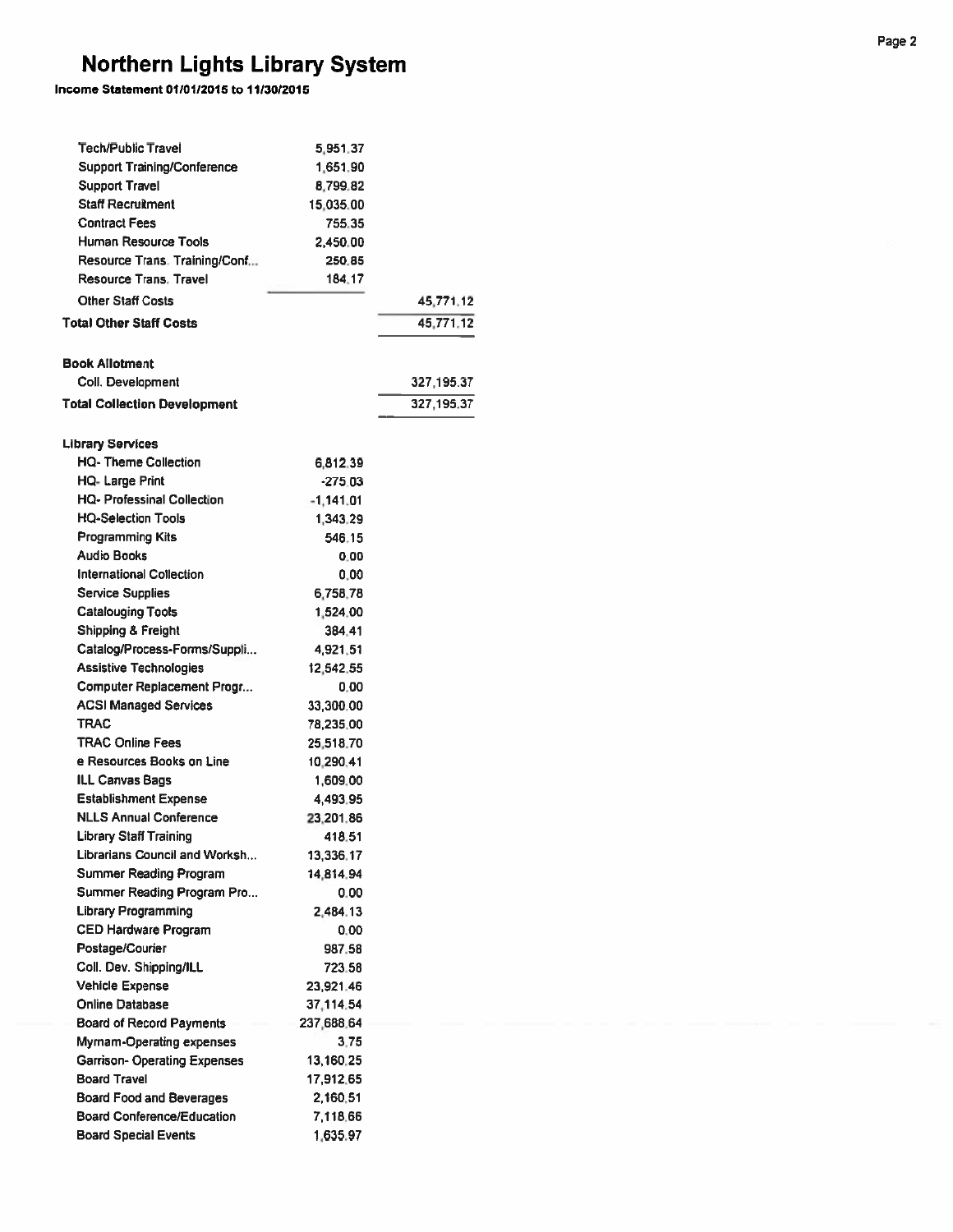Income Statement 01/01/2015 to 11/30/2015

| <b>Board Committee Meetings</b>       | 13,581.22 |              |
|---------------------------------------|-----------|--------------|
| <b>Board No Budgeted</b>              | 0.00      |              |
| <b>Hospitality General</b>            | 226.78    |              |
| <b>Office Equipment</b>               | 7.410.46  |              |
| <b>Photocopy Meter Charges</b>        | 4,830.02  |              |
| <b>Brokerage Fees</b>                 | 0.00      |              |
| <b>Legal Fees</b>                     | 7,721.64  |              |
| Marketing                             | 9,862.58  |              |
| <b>Audit Costs</b>                    | 1,405.00  |              |
| <b>Bad Debts</b>                      | $-40.28$  |              |
| <b>Bank Charges</b>                   | 317.67    |              |
| <b>Charges Card Interest Expenses</b> | 729.04    |              |
| Insurance                             | 9,006.51  |              |
| <b>Subscriptions</b>                  | 1,096.44  |              |
| <b>Memberships</b>                    | 9,396.06  |              |
| <b>Office Supplies Resale</b>         | 84,381.65 |              |
| <b>Office Supplies</b>                | 3,762.65  |              |
| <b>Telecommunications</b>             | 18,303.20 |              |
| General Maintenance/Contracts         | 775.80    |              |
| <b>Building Maintenance</b>           | 2.713.55  |              |
| <b>Janitorial Services</b>            | 27,180.00 |              |
| <b>Janitorial Supplies</b>            | 1.333.21  |              |
| <b>Utilities</b>                      | 25.343.24 |              |
| Amortization                          | 0.00      |              |
| <b>Total Expenses</b>                 |           | 812,883.74   |
| <b>Total Expenses</b>                 |           | 812,883.74   |
| <b>Capital Reserves</b>               |           |              |
| <b>Transfer to Reserve</b>            | 0.00      |              |
| Gain/Loss on Sale                     | 0.00      |              |
| <b>Total Reserves</b>                 |           | 0.00         |
| <b>Total Reserves</b>                 |           | 0.00         |
| TOTAL EXPENSE                         |           | 2,405,344.13 |
| NET INCOME                            |           | 478,830.65   |
|                                       |           |              |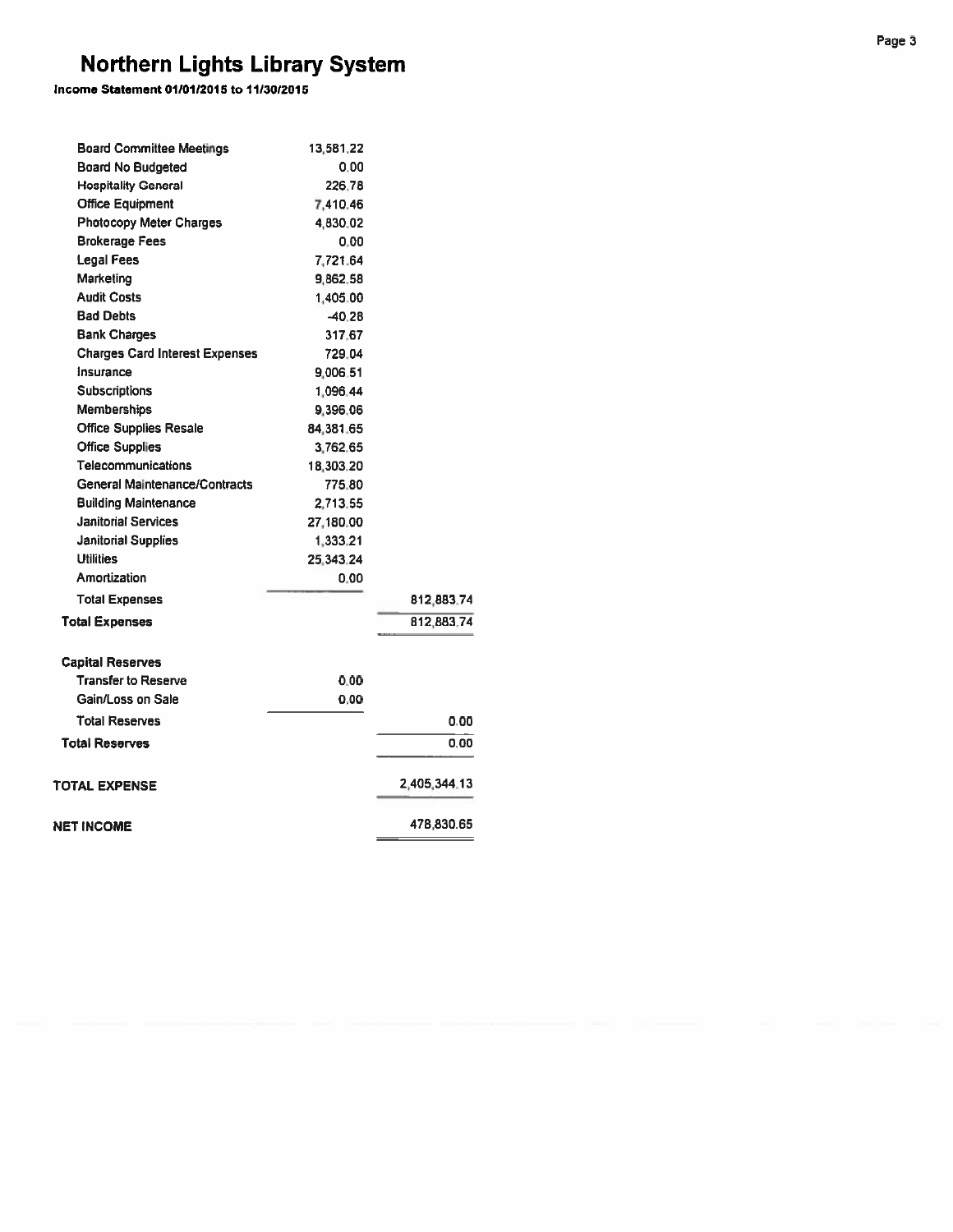| Ac   | <b>Account Description</b>           | Debits           | Credits    |
|------|--------------------------------------|------------------|------------|
| 1050 | Petty Cash                           | 400.00           |            |
| 1100 | <b>Chequing Account</b>              | 2.015.685.77     |            |
| 1110 | <b>USD Account</b>                   | 8,662.05         |            |
| 1111 | <b>USD Exchange Acct</b>             |                  | 500.55     |
| 1140 | <b>CU Equity</b>                     | 23,491.93        |            |
| 1200 | Advances Receivable                  | 800.00           |            |
| 1220 | A/R - General                        | 7,949.37         |            |
| 1226 | A/R - Yearend                        | 134,19           |            |
| 1380 | <b>Prepaid Expenses and Deposits</b> | 3,644.18         |            |
| 1520 | <b>Vehicles</b>                      | 117,662.38       |            |
| 1530 | <b>Computer Equipment</b>            | 157,831.63       |            |
| 1540 | Furniture & Equipment                | 32,073.10        |            |
| 1550 | Parking Lot                          | 81,000.00        |            |
| 1570 | <b>Building</b>                      | 2,894,640.88     |            |
| 1580 | Land                                 | 50,000.00        |            |
| 1590 | <b>Accumulated Amortization</b>      |                  | 620,041.00 |
| 2155 | <b>Accounts Payable</b>              |                  | 35,562.69  |
| 2200 | <b>Vacation Payable</b>              |                  | 81,042.97  |
| 2270 | El Payable                           |                  | 1,650.42   |
| 2280 | <b>CPP Payable</b>                   |                  | 4,377.46   |
| 2290 | Federal Income Tax Payable           |                  | 13,826.90  |
| 2371 | <b>Extended Health</b>               | 528.82           |            |
| 2372 | Dental                               | 456.04           |            |
| 2373 | LTD                                  | 790.08           |            |
| 2380 | <b>STD</b>                           | 604.38           |            |
| 2397 | <b>Other Deductions Payable</b>      |                  |            |
| 2400 | <b>WCB Payable</b>                   | 401.50<br>309.25 |            |
| 2450 |                                      |                  |            |
| 2470 | <b>GST Charged On Operating Sa</b>   |                  | 361.63     |
| 2480 | <b>GST Paid On Operating Purcha</b>  | 10,360.31        |            |
|      | <b>GST Paid - Exempt Purchases</b>   | 7,857.12         |            |
| 2500 | <b>AELK-Funds</b>                    |                  | 11,351.83  |
| 2501 | <b>AELK-Purchases</b>                | 8,298.33         |            |
| 2502 | <b>AIRC-Funds</b>                    |                  | 533.07     |
| 2504 | <b>AATH-Funds</b>                    |                  | 4,690,81   |
| 2505 | <b>AATH-Purchases</b>                | 2,438.95         |            |
| 2506 | <b>ATOF-Funds</b>                    |                  | 65.70      |
| 2508 | <b>ALLB-Funds</b>                    |                  | 276.34     |
| 2512 | <b>AHOM-Funds</b>                    |                  | 24.32      |
| 2513 | <b>AHOM-Purchases</b>                | 15.92            |            |
| 2514 | <b>AVIK-Funds</b>                    |                  | 622.91     |
| 2515 | <b>AVIK-Purchases</b>                | 111,75           |            |
| 2516 | <b>AGCM-AME-Funds</b>                |                  | 2,289.01   |
| 2517 | <b>AGCM-AME-Purchases</b>            | 2,257.55         |            |
| 2520 | <b>ACLM-Funds</b>                    |                  | 665.27     |
| 2521 | <b>ACLM-Purchase</b>                 | 13.77            |            |
| 2522 | <b>ATHI-Funds</b>                    |                  | 2.09       |
| 2524 | <b>ABRUM-Funds</b>                   |                  | 5,717.48   |
| 2525 | <b>ABRUM-Purchases</b>               | 2,000.00         |            |
| 2526 | <b>AMAN-Funds</b>                    |                  | 1,910.28   |
| 2527 | <b>AMAN-Purchases</b>                | 30.89            |            |
| 2531 | <b>APV-Funds</b>                     |                  | 33.19      |
| 2534 | <b>ANE-Funds</b>                     |                  | 21.03      |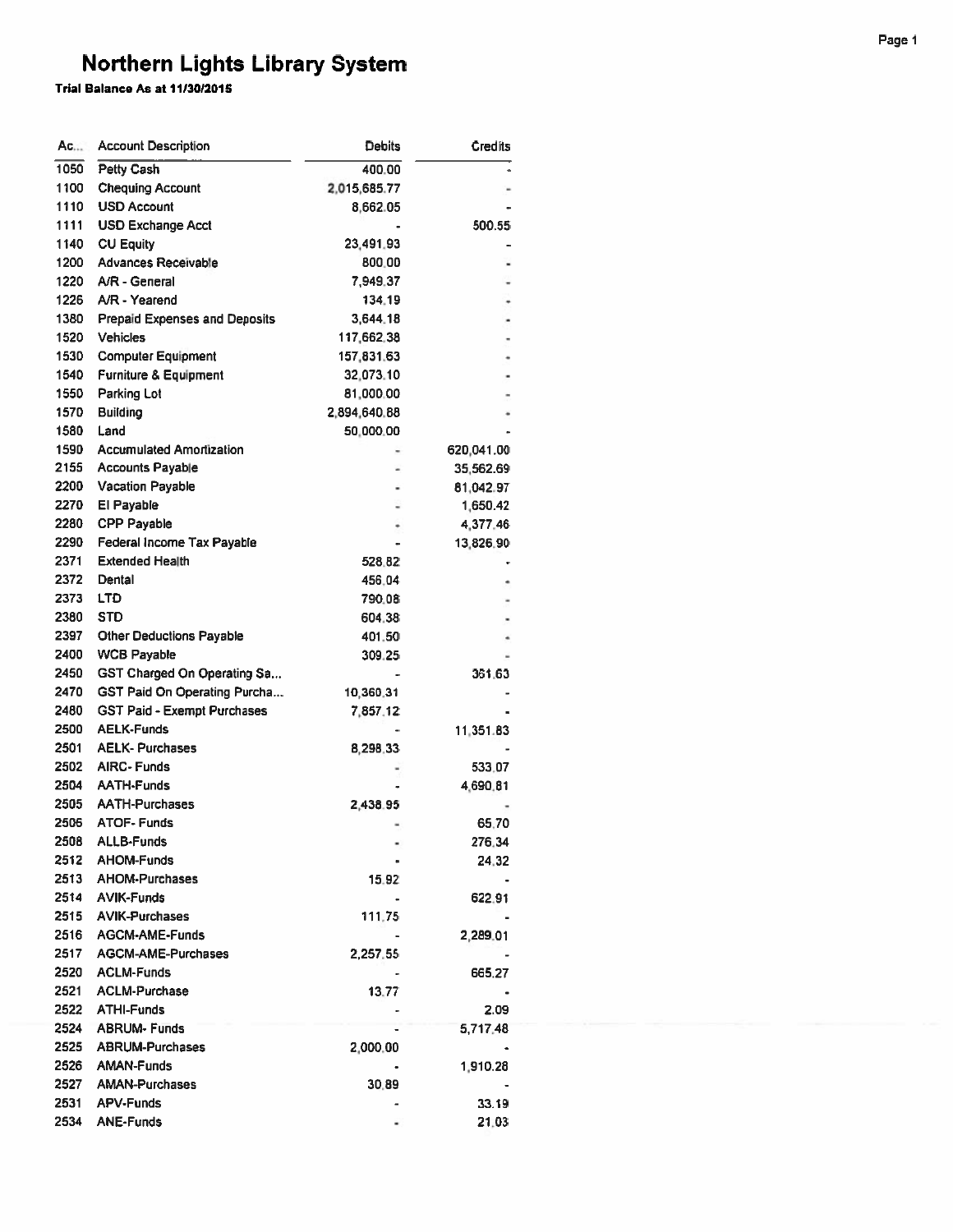| Ac           | <b>Account Description</b>                           | <b>Debits</b> | <b>Credits</b> |
|--------------|------------------------------------------------------|---------------|----------------|
| 2538         | <b>ASL-Funds</b>                                     |               | 29.95          |
| 2540         | <b>AWAS-Funds</b>                                    |               | 1.225.50       |
| 2544         | <b>AWAIC-Funds</b>                                   |               | 658.49         |
| 2546         | <b>ABOY-Funds</b>                                    |               | 915.00         |
| 2547         | <b>ABOY-Purchases</b>                                | 744.68        |                |
| 2548         | <b>AMO-Funds</b>                                     | 2.77          |                |
| 2550         | <b>AVER-Funds</b>                                    |               | 435.36         |
| 2551         | <b>AVER-Purchases</b>                                | 328.04        |                |
| 2552         | <b>AVE-Funds</b>                                     |               | 994.87         |
| 2556         | <b>ABOA-Funds</b>                                    |               | 43.56          |
| 2567         | <b>AIP-Funds</b>                                     |               | 186.79         |
| 2568         | <b>AIP- Purchases</b>                                | 187.64        |                |
| 2569         | <b>AVI-Funds</b>                                     |               | 144,78         |
| 2570         | <b>AVI-Purchases</b>                                 | 98.73         |                |
| 2571         | <b>AGRAS-Funds</b>                                   |               | 362.00         |
| 2573         | <b>ARED - funds</b>                                  |               | 1,000.00       |
| 2625         | <b>Deferred Grant Contributions</b>                  |               | 7,051.34       |
| 2650         | <b>Deferred Contributions</b>                        |               | 1,419,834,20   |
| 2799         | Cold Lake - Allocations                              |               |                |
| 2800         | <b>Cold Lake - Purchases</b>                         | 51,248.30     | 65,529.47      |
| 2801         | Vilna - Allocation                                   |               |                |
|              |                                                      |               | 2,112.18       |
| 2802<br>2803 | Vilna - Purchases<br><b>Bruderheim - Allocations</b> | 2,135.59      |                |
|              |                                                      |               | 9,307,51       |
| 2804         | <b>Bruderheim - Purchases</b>                        | 2,871.64      |                |
| 2805         | <b>Kitscoty-Allocation</b>                           |               | 9,634.73       |
| 2806         | <b>Kitscoty-Purchases</b>                            | 4,537.76      |                |
| 2807         | Gibbons-Allocations                                  |               | 15,440.69      |
| 2808         | Gibbons-Purchases                                    | 10,729.01     |                |
| 2809         | <b>Ashmont-Allocations</b>                           |               | 7,038.56       |
| 2810         | <b>Ashmont-Purchases</b>                             | 6,618.37      |                |
| 2811         | <b>Edgerton - Allocations</b>                        |               | 3,140.72       |
| 2812         | <b>Edgerton - Purchases</b>                          | 2,381.29      |                |
| 2813         | <b>Elk Point - Allocations</b>                       |               | 3,482.80       |
| 2814         | <b>Elk Point - Purchases</b>                         | 2,969.96      |                |
| 2815         | Bonnyville- Allocations                              |               | 37,208.68      |
| 2816         | Bonnyville-Purchases                                 | 25,166.63     |                |
| 2817         | <b>Holden-Allocations</b>                            |               | 2,825.02       |
| 2818         | Holden-Purchases                                     | 2,955.40      |                |
| 2819         | <b>Edmonton Garrison - Allocation</b>                |               | 10,109.76      |
| 2820         | <b>Edmonton Garrson- Purchases</b>                   | 7,621.89      |                |
| 2821         | <b>Mallaig - Allocations</b>                         |               | 8,385,23       |
| 2822         | Mallaig - Purchases                                  | 7,077.43      |                |
| 2823         | <b>Mannville - Allocations</b>                       |               | 4,076.08       |
| 2824         | Mannville - Purchases                                | 2,708.05      |                |
| 2825         | <b>Myrnam - Allocation</b>                           |               | 3,178.55       |
| 2826         | Myrnam - Purchases                                   | 2,691.56      |                |
| 2828         | Marwayne - Allocation                                |               | 6,932.99       |
| 2829         | Marwayne - Purchases                                 | 4,067.25      |                |
| 2831         | Paradise Valley - Allocation                         |               | 3,884.51       |
| 2832         | Paradise Valley - Purchases                          | 3,255.82      |                |
| 2833         | Ryley - Allocation                                   |               | 4,913.27       |
| 2834         | Ryley - Purchase                                     | 2,485.13      |                |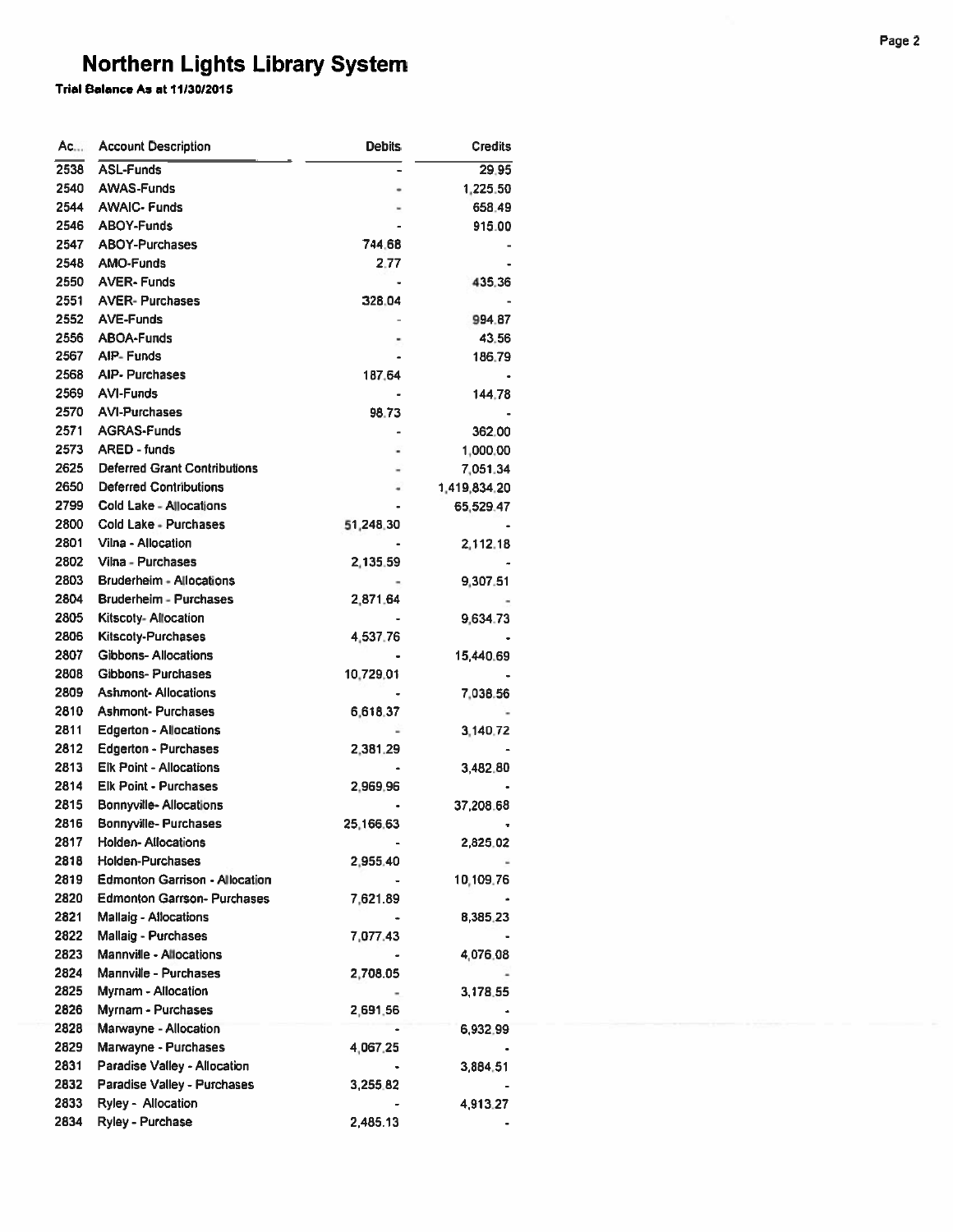| Ac…  | <b>Account Description</b>           | Debits    | <b>Credits</b> |
|------|--------------------------------------|-----------|----------------|
| 2835 | <b>Smoky Lake - Allocations</b>      |           | 5,377.21       |
| 2836 | Smoky Lake - Purchases               | 4,328.91  |                |
| 2837 | Radway - Allocations                 |           | 2,439.37       |
| 2838 | Radway - Purchases                   | 2,412.66  |                |
| 2839 | St. Paul - Allocation                |           | 13,440.68      |
| 2840 | <b>St. Paul - Purchases</b>          | 12,280.04 |                |
| 2841 | <b>Thorhild - Allocations</b>        |           | 3,269.73       |
| 2842 | <b>Thorhild - Purchases</b>          | 2,121.46  |                |
| 2843 | Two Hills - Allocation               |           | 6,770.56       |
| 2844 | Two Hills - Purchases                | 5,316.15  |                |
| 2845 | <b>Tofield - Allocation</b>          |           | 13,324.06      |
| 2846 | <b>Tofield - Purchases</b>           | 5,511,19  |                |
| 2847 | Vegreville - Allocations             |           | 24,793.78      |
| 2848 | Vegreville - Purchases               | 17,896.36 |                |
| 2849 | <b>Vermilion - Allocations</b>       |           |                |
| 2850 | <b>Vermilion - Purchases</b>         |           | 17,290.85      |
|      | <b>Viking - Allocations</b>          | 15,840.05 |                |
| 2851 |                                      |           | 6,300.27       |
| 2852 | <b>Viking - Purchases</b>            | 4,652,72  |                |
| 2853 | <b>Wainwright - Allocations</b>      |           | 22,150.61      |
| 2854 | <b>Wainwright - Purchases</b>        | 15,365.33 |                |
| 2855 | Waskatenau - Allocations             |           | 7,736.67       |
| 2856 | <b>Wasatenau - Purchases</b>         | 770.49    |                |
| 2857 | <b>Newbrook - Allocations</b>        |           | 4,902.29       |
| 2858 | <b>Newbrook - Purchases</b>          | 1,809.77  |                |
| 2859 | <b>Mundare - Allocations</b>         |           | 7,418.66       |
| 2860 | <b>Mundare-Purchases</b>             | 4,883,51  |                |
| 2861 | Irma - Allocation                    |           | 2,872,33       |
| 2862 | Irma - Purchases                     | 2,590.89  |                |
| 2863 | <b>Chauvin-Allocations</b>           |           | 2,924.12       |
| 2864 | <b>Chauvin-Purchases</b>             | 1,053.90  |                |
| 2865 | <b>Lamont-Allocations</b>            |           | 6,390.51       |
| 2866 | Lamont-Purchases                     | 174.22    |                |
| 2869 | <b>Athabasca - Allocations</b>       |           | 22,890.09      |
| 2870 | Athabasca - Purchases                | 15,900.88 |                |
| 2871 | <b>Boyle - Allocations</b>           |           | 6,560.79       |
| 2872 | <b>Boyle - Purchases</b>             | 5,372,58  |                |
| 2873 | <b>Innisfree - Allocations</b>       |           | 1,180.54       |
| 2874 | Innisfree - Purchases                | 1,708.79  |                |
| 2875 | <b>Grassland - Allocations</b>       |           | 5,743.55       |
| 2876 | <b>Grassland - Purchases</b>         | 964.19    |                |
| 2877 | <b>Rochester - Allocations</b>       |           | 2,422.21       |
| 2878 | Rochester - Purchasea                | 1,975,24  |                |
| 2879 | <b>Wandering River - Allocations</b> |           | 2,073.61       |
| 2880 | <b>Wandering River - Purchases</b>   | 1,119.02  |                |
| 2881 | <b>Bon Accord - Allocations</b>      |           | 11,223.57      |
| 2882 | <b>Bon Accord - Purchases</b>        | 7,485.89  |                |
| 2883 | Lac La Biche - Allocations           |           | 17,458.05      |
| 2884 | Lac La Biche - Purchases             | 14,261.13 |                |
| 2885 | Morinville - Allocations             |           | 40,979.48      |
| 2886 | Morinville - Purchases               | 27,488.98 |                |
| 2887 | <b>Redwater - Allocations</b>        |           | 12,684.36      |
| 2888 | <b>Redwater- Purchases</b>           | 9,032.56  |                |
|      |                                      |           |                |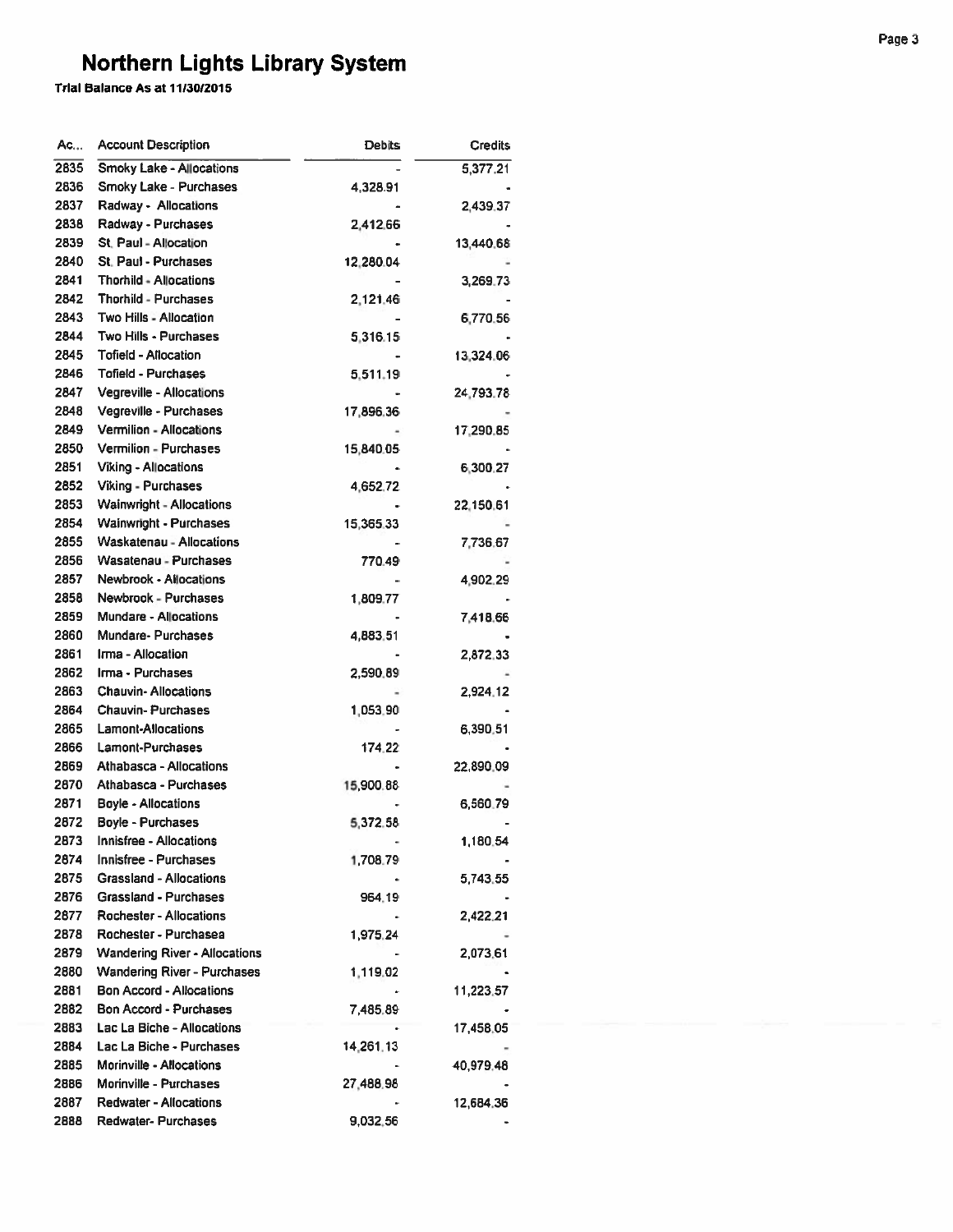| $AC_{++}$    | <b>Account Description</b>                              | Debits                 | <b>Credits</b>        |
|--------------|---------------------------------------------------------|------------------------|-----------------------|
| 2889         | <b>Plamondon-Allocations</b>                            |                        | 2,592.67              |
| 2890         | Plamondon - Purchases                                   | 2,548.34               |                       |
| 2996         | Floating Romance Coll - Allocat                         |                        | 2,821,29              |
| 2997         | Floating Romance Coll- Purcha                           | 741.72                 |                       |
| 3550         | <b>Opening Retained Earnings</b>                        |                        | 843,371.17            |
| 3600         | Capital surplus                                         |                        | 1,227,339.66          |
| 3700         | <b>Internally Restricted Funds</b>                      |                        | 458,795.20            |
| 3710         | Internally Restricted Funds Spe                         |                        | 58,921.92             |
| 4010         | Levies - Municipalities                                 |                        | 1,061,678.28          |
| 4040         | Levies - Library Boards                                 | ٠                      | 573,112.80            |
| 4041         | <b>Prov. Operating Grant</b>                            |                        | 1,098,222,40          |
| 4044         | <b>Prov. Establishment Grant</b>                        |                        | 17,188.60             |
| 4050         | <b>Deferred Allotment</b>                               | 21,841.97              |                       |
| 4126         | <b>Travel Grants</b>                                    |                        | 1,873.91              |
| 4128         | <b>Wage Subsidies</b>                                   |                        | 212.10                |
| 4132         | <b>Non Resident Fees</b>                                |                        | 4,500.00              |
| 4135         | C.I.P. Grant                                            |                        | 25,000.00             |
| 4510         | Sales - Misc.                                           |                        | 5,947.77              |
| 4520         | <b>Sales Office Supplies</b>                            |                        | 79,048.40             |
| 4550         | Sales-SRP                                               |                        |                       |
| 4560         | <b>Annual Conference</b>                                |                        | 1,659.43              |
| 4590         | <b>Sales Office Services Rent</b>                       |                        | 20,582.00<br>2,880.00 |
| 4610         | Interest earned                                         |                        | 14,111,06             |
| 5319         | <b>Bank Charges</b>                                     | 277.90                 |                       |
| 5500         | <b>Staff Salaries</b>                                   | 1,126,240.56           |                       |
| 5530         | El Expense                                              | 20,406.00              |                       |
| 5540         | C.P.P. Expense                                          |                        |                       |
| 5542         | <b>Extended Health Expense</b>                          | 39,452.43<br>17,615.19 |                       |
| 5543         | <b>Dental Expense</b>                                   | 14,202.79              |                       |
| 5550         | W.C.B. Expense                                          |                        |                       |
| 5981         | Coll. Dev. Training/Conference                          | 1,299,03               |                       |
| 5982         | Coll. Dev. Travel                                       | 2,497.41<br>5,230,72   |                       |
| 5983         | Tech/Public Training/Conference                         | 2,964.53               |                       |
| 5984         | <b>Tech/Public Travel</b>                               | 5,951.37               |                       |
| 5985         | <b>Support Training/Conference</b>                      |                        |                       |
| 5986         | Support Travel                                          | 1,651.90<br>8,799.82   |                       |
|              | <b>Staff Recruitment</b>                                |                        |                       |
| 5987         | <b>Contract Fees</b>                                    | 15,035.00<br>755.35    |                       |
| 5988         | <b>Human Resource Tools</b>                             |                        |                       |
| 5989<br>5990 |                                                         | 2,450.00               |                       |
|              | Resource Trans. Training/Conf<br>Resource Trans. Travel | 250.85                 |                       |
| 5991<br>6000 | Coll. Dev. Cold Lake                                    | 184.17<br>51,248.30    |                       |
| 6001         | Coll. Dev. Mundare                                      |                        |                       |
|              | Coll. Dev. Gibbons                                      | 4,883.51               |                       |
| 6002         |                                                         | 10,729.01              |                       |
| 6003         | Coll. Dev. Chauvin                                      | 1,053.90               |                       |
| 6004         | Coll. Dev. Bonnyville                                   | 25,166.63              |                       |
| 6005         | Coll. Dev. Kitscoty                                     | 4,537.76               |                       |
| 6006         | Coll. Dev. Bruderheim                                   | 2,871,64               |                       |
| 6007         | Coll. Dev. Floating Romance                             | 809.04                 |                       |
| 6008         | Coll. Dev. Morinville                                   | 27,488.98              |                       |
| 6009<br>6010 | Coll. Dev. Innisfree<br>Coll. Dev. Bon Accord           | 1,708.79<br>7.485.89   |                       |
|              |                                                         |                        |                       |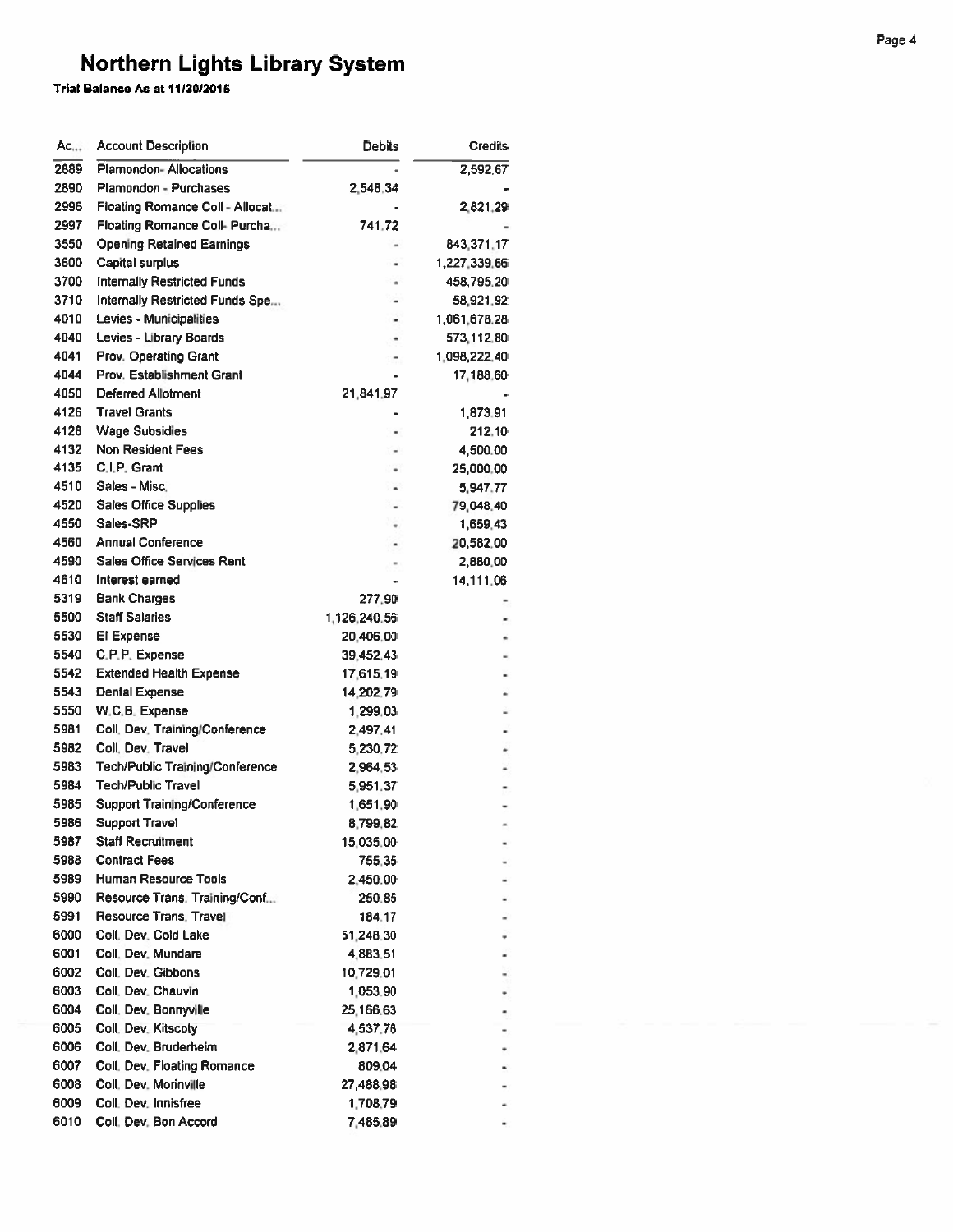| Ac   | <b>Account Description</b>        | Debits    | Credits  |
|------|-----------------------------------|-----------|----------|
| 6011 | Coll, Dev, Lamont                 | 174.22    |          |
| 6012 | Coll. Dev. Plamondon              | 2,548.34  |          |
| 6014 | Coll. Dev. Radway                 | 2,412.66  |          |
| 6016 | Coll. Dev. Edgerton               | 2,381,29  |          |
| 6018 | Coll. Dev. Elk Point              | 2,969.96  |          |
| 6020 | Coll. Dev. Holden                 | 2,955.40  |          |
| 6022 | Coll, Dev. Edmonton Garrison      | 7,621.89  | ٠        |
| 6024 | Coll. Dev. Mannville              | 2,708.05  |          |
| 6026 | Coll, Dev, Myrnam                 | 2,691.56  | ٠        |
| 6028 | Coll. Dev. Marwayne               | 4,067.25  | ۰        |
| 6030 | Coll, Dev, Paradis Valley         | 3,255.82  |          |
| 6032 | Coll, Dev, Smoky Lake             | 4,328.91  |          |
| 6035 | Coll. Dev. St. Paul               | 12,280.04 |          |
| 6038 | Coll, Dev, Two Hills              | 5,316.15  |          |
| 6040 | Coll. Dev. Tofield                | 5,511.19  |          |
| 6042 | Coll. Dev. Ryley                  | 2,485.13  |          |
| 6044 | Coll. Dev. Vermilion              | 15,840.05 |          |
| 6046 | Coll. Dev. Viking                 |           |          |
| 6047 | Coll. Dev. Vilna                  | 4,652.72  |          |
| 6049 | Coll. Dev. Waskatenau             | 2,135.59  |          |
|      |                                   | 770.49    |          |
| 6051 | Coll. Dev. Wainwright             | 15.365.33 |          |
| 6053 | Coll. Dev. Thorhild               | 2,121.46  |          |
| 6055 | Coll. Dev. Newbrook               | 1,809.77  |          |
| 6059 | Coll. Dev. Vegreville             | 17,896.36 |          |
| 6061 | Coll. Dev. Athabasca              | 15,900.88 |          |
| 6063 | Coll. Dev. Wandering River        | 1,119,02  |          |
| 6067 | Coll, Dev. Grassland              | 964,19    |          |
| 6068 | Coll. Dev. Irma                   | 2,590.89  |          |
| 6070 | Coll. Dev. Lac La Biche           | 14,261.13 |          |
| 6071 | Coll. Dev. Mallaig                | 7,077.43  |          |
| 6072 | Coll. Dev. Boyle                  | 5,372.58  |          |
| 6074 | Coll. Dev. Rochester              | 1,975.24  |          |
| 6075 | Coll. Dev. Ashmont                | 6,618.37  |          |
| 6076 | Coll. Dev. Redwater               | 9,032.56  |          |
| 6080 | <b>HQ-Theme Collection</b>        | 6,812.39  |          |
| 6081 | <b>HQ-Large Print</b>             |           | 275.03   |
| 6082 | <b>HQ- Professinal Collection</b> |           | 1,141.01 |
| 6084 | <b>HQ-Selection Tools</b>         | 1,343.29  |          |
| 6085 | <b>Programming Kits</b>           | 546.15    |          |
| 6090 | <b>Service Supplies</b>           | 6,758.78  |          |
| 6102 | <b>Catalouging Tools</b>          | 1,524,00  |          |
| 6106 | Shipping & Freight                | 384.41    |          |
| 6108 | Catalog/Process-Forms/Supplies    | 4,921.51  |          |
| 6114 | <b>Assistive Technologies</b>     | 12,542.55 |          |
| 6167 | <b>ACSI Managed Services</b>      | 33,300.00 |          |
| 6168 | <b>TRAC</b>                       | 78,235.00 |          |
| 6169 | <b>TRAC Online Fees</b>           | 25,518.70 |          |
| 6170 | e Resources Books on Line         | 10,290.41 |          |
| 6202 | <b>ILL Canvas Bags</b>            | 1,609.00  |          |
| 6205 | <b>Establishment Expense</b>      | 4,493.95  |          |
| 6206 | <b>NLLS Annual Conference</b>     | 23,201.86 |          |
| 6207 | <b>Library Staff Training</b>     | 418.51    |          |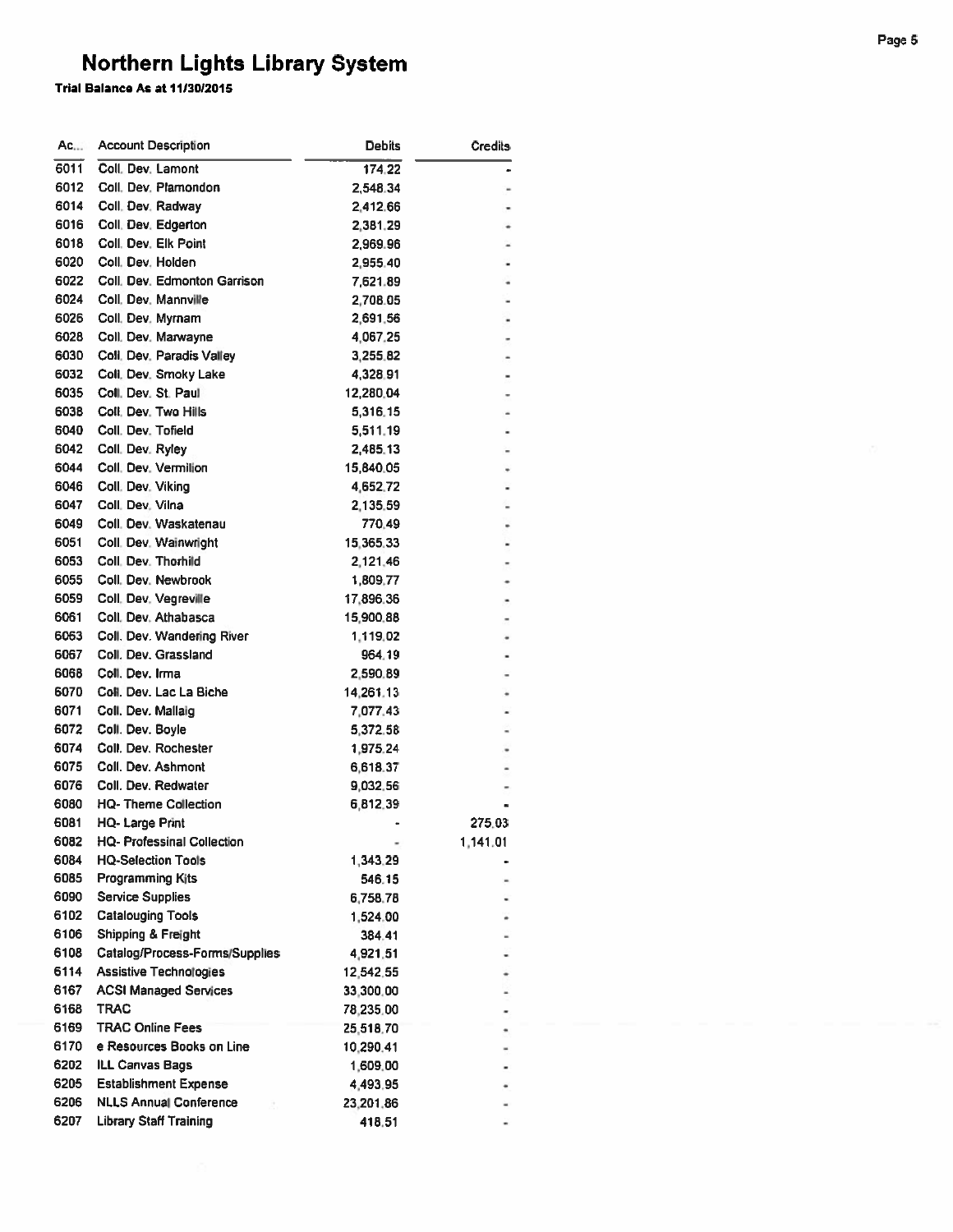Trial Balance As at 11/30/2015

| Ac   | <b>Account Description</b>            | Debits       | Credits      |
|------|---------------------------------------|--------------|--------------|
| 6208 | Librarians Council and Worksh         | 13,336,17    |              |
| 6250 | <b>Summer Reading Program</b>         | 14,814.94    |              |
| 6252 | <b>Library Programming</b>            | 2,484.13     |              |
|      | Postage/Courier                       | 987,58       |              |
|      | Coll. Dev. Shipping/ILL               | 723,58       |              |
|      | <b>Vehicle Expense</b>                | 23,921.46    |              |
|      | <b>Online Database</b>                | 37,114.54    |              |
|      | <b>Board of Record Payments</b>       | 237,688.64   |              |
|      | Myrnam-Operating expenses             | 3.75         |              |
|      | <b>Garrison- Operating Expenses</b>   | 13.160.25    |              |
|      | <b>Board Travel</b>                   | 17,912.65    |              |
|      | <b>Board Food and Beverages</b>       | 2,160.51     |              |
|      | <b>Board Conference/Education</b>     | 7,118.66     |              |
|      | <b>Board Special Events</b>           | 1,635.97     |              |
|      | <b>Board Committee Meetings</b>       | 13,581.22    |              |
|      | <b>Hospitality General</b>            | 226.78       |              |
|      | <b>Office Equipment</b>               | 7,410.46     |              |
|      | <b>Photocopy Meter Charges</b>        | 4,830.02     |              |
|      | <b>Legal Fees</b>                     | 7,721.64     |              |
|      | <b>Marketing</b>                      | 9,862.58     |              |
|      | <b>Audit Costs</b>                    | 1,405.00     |              |
|      | <b>Bad Debts</b>                      |              | 40.28        |
|      | <b>Bank Charges</b>                   | 317.67       |              |
|      | <b>Charges Card Interest Expenses</b> | 729.04       |              |
|      | Insurance                             | 9,006.51     |              |
|      | <b>Subscriptions</b>                  | 1,096.44     |              |
|      | <b>Memberships</b>                    | 9,396.06     |              |
|      | <b>Office Supplies Resale</b>         | 84,381.65    |              |
|      | <b>Office Supplies</b>                | 3,762.65     |              |
|      | <b>Telecommunications</b>             | 18,303.20    |              |
|      | <b>General Maintenance/Contracts</b>  | 775.80       |              |
|      | <b>Building Maintenance</b>           | 2,713,55     |              |
|      | <b>Janitorial Services</b>            | 27,180.00    |              |
|      | <b>Janitorial Supplies</b>            | 1,333.21     |              |
|      | <b>Utilities</b>                      | 25,343.24    |              |
|      |                                       | 8.187.582.47 | 8.187.582.47 |

 $=$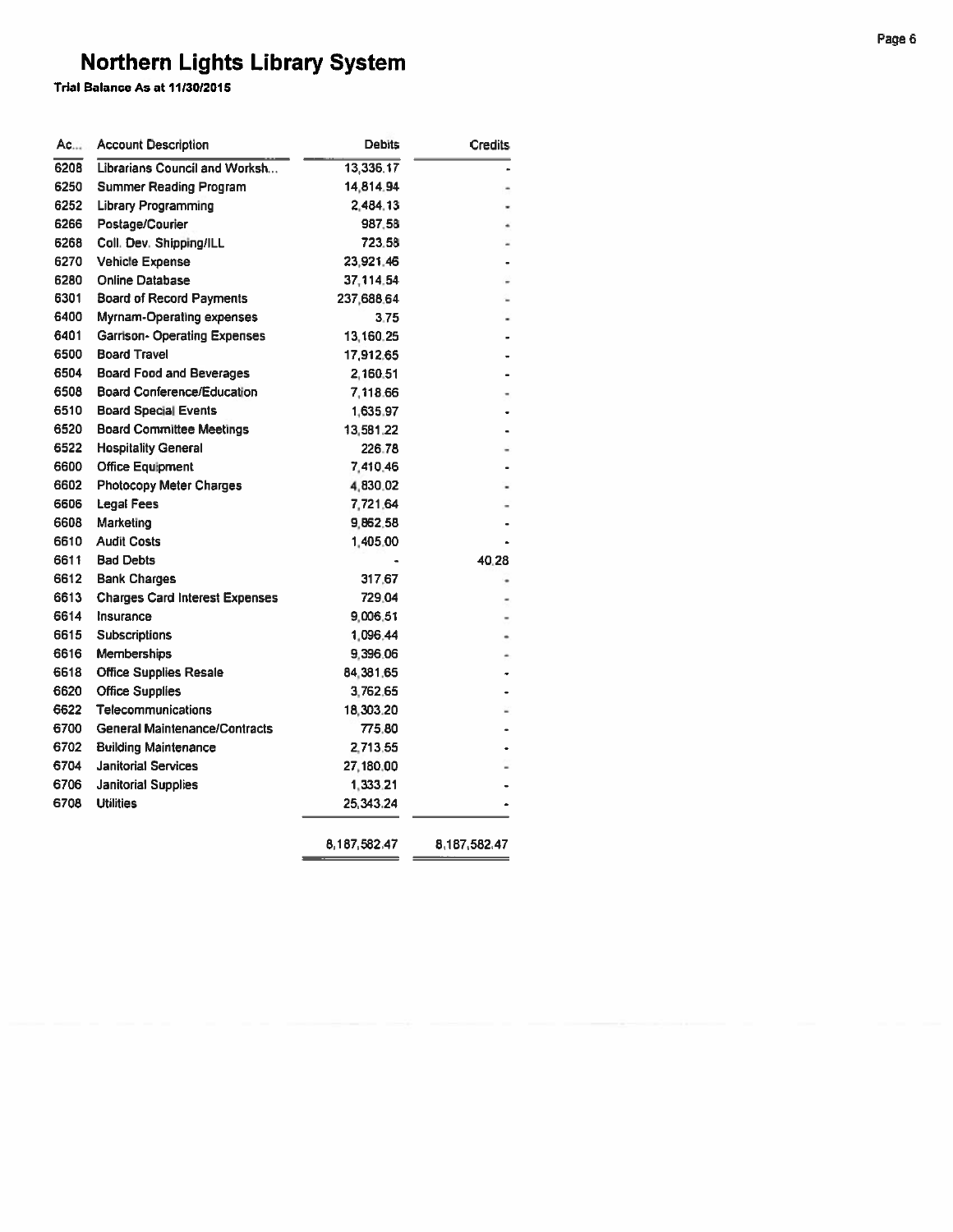| Į<br>h<br>١                |   |
|----------------------------|---|
| 7<br>Í<br>į<br>ī<br>Z<br>ť | ı |

| Source                                     | Type               | Date                                   | <b>Due Date</b>          | <b>Buc</b><br>Total | Current<br>Total | Overdue<br>Total | Overdue<br>1 to 30 | Overdue<br>31 to 60 | $\frac{1}{6}$<br>Overdue |
|--------------------------------------------|--------------------|----------------------------------------|--------------------------|---------------------|------------------|------------------|--------------------|---------------------|--------------------------|
| Access Gas services<br><b>Credit Memo</b>  | Invoice            | 1O<br>11/17/201                        | 11/17/2015               | $-1,382.59$         | ٠                | $-1,382.59$      | $-1,382.59$        |                     |                          |
| Alice Melnyk Public Library<br>11272015    | Invoice            | မာ<br>11/27/201                        | 11/27/2015               | 178.50              | ٠                | 178.50           | 178.50             |                     |                          |
| <b>BCH Enterprises</b><br>#42415CN         | Invoice            | 04/23/2015                             | 04/23/2015               | $-37.80$            |                  | $-37.80$         | t                  |                     | $-37.80$                 |
| CDW Canada Inc.<br>ZC92978                 | Invoice            | 09/24/2015                             | 09/24/2015               | $-194.25$           |                  | $-194.25$        | ٠                  | ٠                   | $-194.25$                |
| Citrix Online Audio, LLC<br>1206052589 Dec | Invoice            | မာ<br>11/30/201                        | 11/30/2015               | 3,051.00            | 3,051.00         |                  | ٠                  |                     |                          |
| Grand & Toy<br>J095102<br>J100042          | Invoice<br>Invoice | ທ ທ<br>11/25/201<br>11/26/201          | 1/25/2015<br>11/26/2015  | 157.02<br>38.71     | ı                | 157.02<br>38.71  | 157,02<br>38.71    | ٠                   |                          |
| J108814                                    | Invoice            | Ю<br>11/30/201                         | 11/30/2015               | 68.25               | 68.25            |                  |                    |                     |                          |
| Total outstanding:                         |                    |                                        |                          | 263.98              | 68,25            | 195.73           | 195.73             |                     |                          |
| Hank & Karla Janzen<br>14269               | Invoice            |                                        | 11/25/2015               | 10.20               |                  | 10,20            | 10,20              |                     |                          |
| 14268<br>14266                             | Invoice            | 11/25/2015<br>11/27/2015<br>11/27/2015 | 1/27/2015                | 15.71               |                  | 15.71            | 15,71              |                     |                          |
| 14267                                      | Invoice<br>Invoice | 11/27/2015                             | 11/27/2015<br>11/27/2015 | 32.95<br>15.71      | ٠                | 32.95<br>15.71   | 32.95<br>15.71     |                     |                          |
| Total outstanding:                         |                    |                                        |                          | 74,57               |                  | 74.57            | 74.57              |                     |                          |
| <b>Happy Harbor Comics</b><br>301495       | Invoice            | 11/16/2015                             | 11/16/2015               | 147.82              |                  | 147.82           | 147.82             |                     |                          |
| <b>Manulife Financial</b><br>11202015      | Invoice            | 11/20/2015                             | 11/20/2015               | 5,141.80            | ŧ                | 5,141.80         | 5,141.80           |                     |                          |

**Platinum Communications Corporation**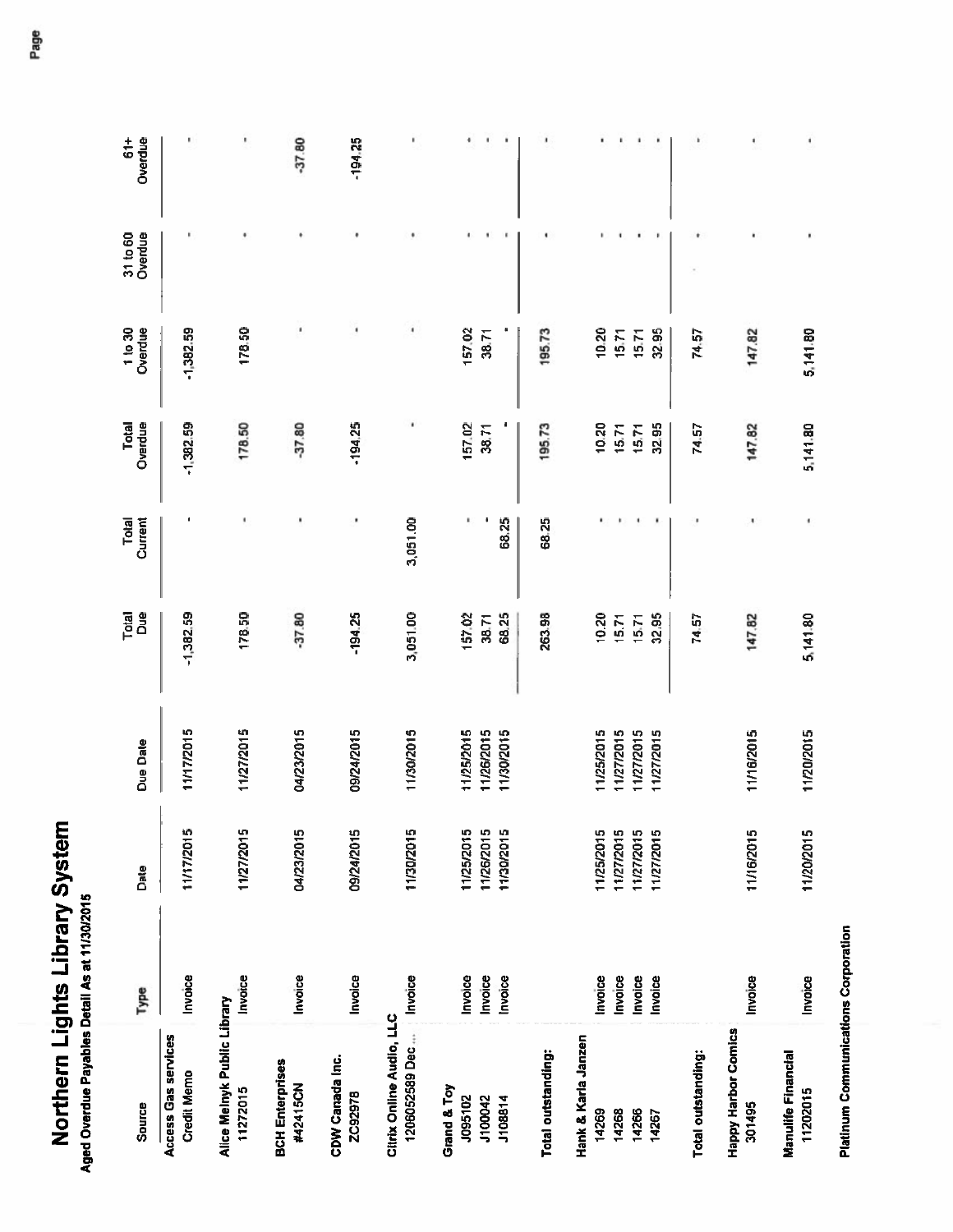| h<br>I<br>ļ<br>Ξ<br>į<br>$\mathbf{I}$ | ٦ |
|---------------------------------------|---|
| í                                     |   |

| Source                           | Type    | Date       | Due Date   | Total<br>å | Total<br>Current | <b>Total</b><br>Overdue | 1 to 30<br>Overdue | 31 to 60<br>Overdue | Overdue<br>$61+$ |
|----------------------------------|---------|------------|------------|------------|------------------|-------------------------|--------------------|---------------------|------------------|
| 1149346 Dec 1/15                 | Invoice | 11/30/2015 | 11/30/2015 | 1,176.00   | 1,176.00         |                         |                    |                     |                  |
| Recorded Books, Inc.<br>75237248 | Invoice | 11/24/2015 | 11/24/2015 | 270.72     |                  | 270.72                  | 270.72             |                     |                  |
| Servus Credit Union Ltd.         |         |            |            |            |                  |                         |                    |                     |                  |
| Yaychi's 000035                  | nvoice  | 03/06/2015 | 03/06/2015 | 34,35      |                  | 34.35                   |                    |                     | 34.35            |
| Amazon-D15mh                     | nvoice  | 10/13/2015 | 10/13/2015 | 15.91      |                  | 15,91                   |                    | 15.91               |                  |
| Amazon-1573058                   | Invoice | 10/13/2015 | 10/13/2015 | 22.23      |                  | 22.23                   |                    | 22.23               |                  |
| Amazon=-6428265                  | Invoice | 10/21/2015 | 10/21/2015 | 29,16      |                  | 29.16                   |                    | 29.16               |                  |
| Amazon-DGY1D                     | Invoice | 10/21/2015 | 10/21/2015 | 13.63      |                  | 13,63                   |                    | 13.63               |                  |
| Amazon-DXRcN9                    | Invoice | 10/21/2015 | 10/21/2015 | 56.40      |                  | 56,40                   |                    | 56.40               |                  |
| Amazon-1573058                   | Invoice | 10/21/2015 | 10/21/2015 | 13,19      |                  | 13.19                   |                    | 13.19               |                  |
| Amazon-Dg3t2dJ                   | Invoice | 10/28/2015 | 10/28/2015 | 9.75       |                  | 9.75                    |                    | 9.75                |                  |
| Amazon-DJTnQ.                    | Invoice | 10/28/2015 | 0/28/2015  | 37.68      |                  | 37.68                   |                    | 37.68               |                  |
| Amazon-0847450                   | Invoice | 11/04/2015 | 1/04/2015  | 31.50      |                  | 31.50                   | 31.50              |                     |                  |
| Amazon-DnRXx8.                   | Invoice | 11/05/2015 | 1/05/2015  | 84,68      |                  | 84.68                   | 84,68              |                     |                  |
| Amazon-5368025                   | Invoice | 11/06/2015 | 1/06/2015  | 14.13      |                  | 14.13                   | 14,13              |                     |                  |
| Amazon-7379407                   | Invoice | 11/06/2015 | 1/06/2015  | 47.54      |                  | 47.54                   | 47.54              |                     |                  |
| 11062015                         | Invoice | 11/06/2015 | 1/06/2015  | 17,42      |                  | 17.42                   | 17.42              |                     |                  |
| Amazon-5238628                   | Invoice | 11/06/2015 | 11/06/2015 | 16,66      |                  | 16.66                   | 16.66              |                     |                  |
| Amazon-7621809                   | Invoice | 11/06/2015 | 11/06/2015 | 13.63      |                  | 13.63                   | 13.63              |                     |                  |
| Amazon-2292214                   | Invoice | 11/06/2015 | 11/06/2015 | 23,01      |                  | 23.01                   | 23.01              |                     |                  |
| 11082015                         | Invoice | 11/08/2015 | 11/08/2015 | 37.14      |                  | 37.14                   | 37.14              |                     |                  |
| 11032015-1amaz                   | Invoice | 11/10/2015 | 11/10/2015 | 10.37      |                  | 10.37                   | 10.37              |                     |                  |
| 11042015-2amaz                   | Invoice | 11/10/2015 | 1110/2015  | 9.96       |                  | 9.96                    | 9.96               |                     |                  |
| 11042015-1amaz                   | Invoice | 11/10/2015 | 1/10/2015  | 11.50      |                  | 11,50                   | 11.50              |                     |                  |
| 11032015-2 ama                   | Invoice | 11/10/2015 | 11/10/2015 | 15,48      |                  | 15.48                   | 15,48              |                     |                  |
| 11032015chapters                 | Invoice | 11/10/2015 | 11/10/2015 | 15.12      |                  | 15.12                   | 15.12              |                     |                  |
| 11012015chapters                 | Invoice | 11/10/2015 | 1/10/2015  | 267.16     |                  | 267,16                  | 267.16             |                     |                  |
| I1032015-3 ama                   | Invoice | 11/10/2015 | 1/10/2015  | 35.99      |                  | 35.99                   | 35,99              |                     |                  |
| 11052015-2amaz.                  | nvoice  | 11/10/2015 | 1/10/2015  | 48.43      |                  | 48.43                   | 48.43              |                     |                  |
| 11052015-1amaz.                  | nvoice  | 11/10/2015 | 1/10/2015  | 37.84      |                  | 37.84                   | 37.84              |                     |                  |
| 11102015                         | nvoice  | 11/10/2015 | 11/10/2015 | 01.84      |                  | 101.84                  | 101.84             |                     |                  |
| 11052015-3amaz.                  | Invoice | 11/10/2015 | 11/10/2015 | 150.14     |                  | 150,14                  | 150.14             |                     |                  |
| 11052015-6                       | Invoice | 11/10/2015 | 11/10/2015 | 536.89     |                  | 536.89                  | 536.89             |                     |                  |
| 11052015-5                       | Invoice | 11/10/2015 | 11/10/2015 | 20.87      |                  | 20.87                   | 20.87              |                     |                  |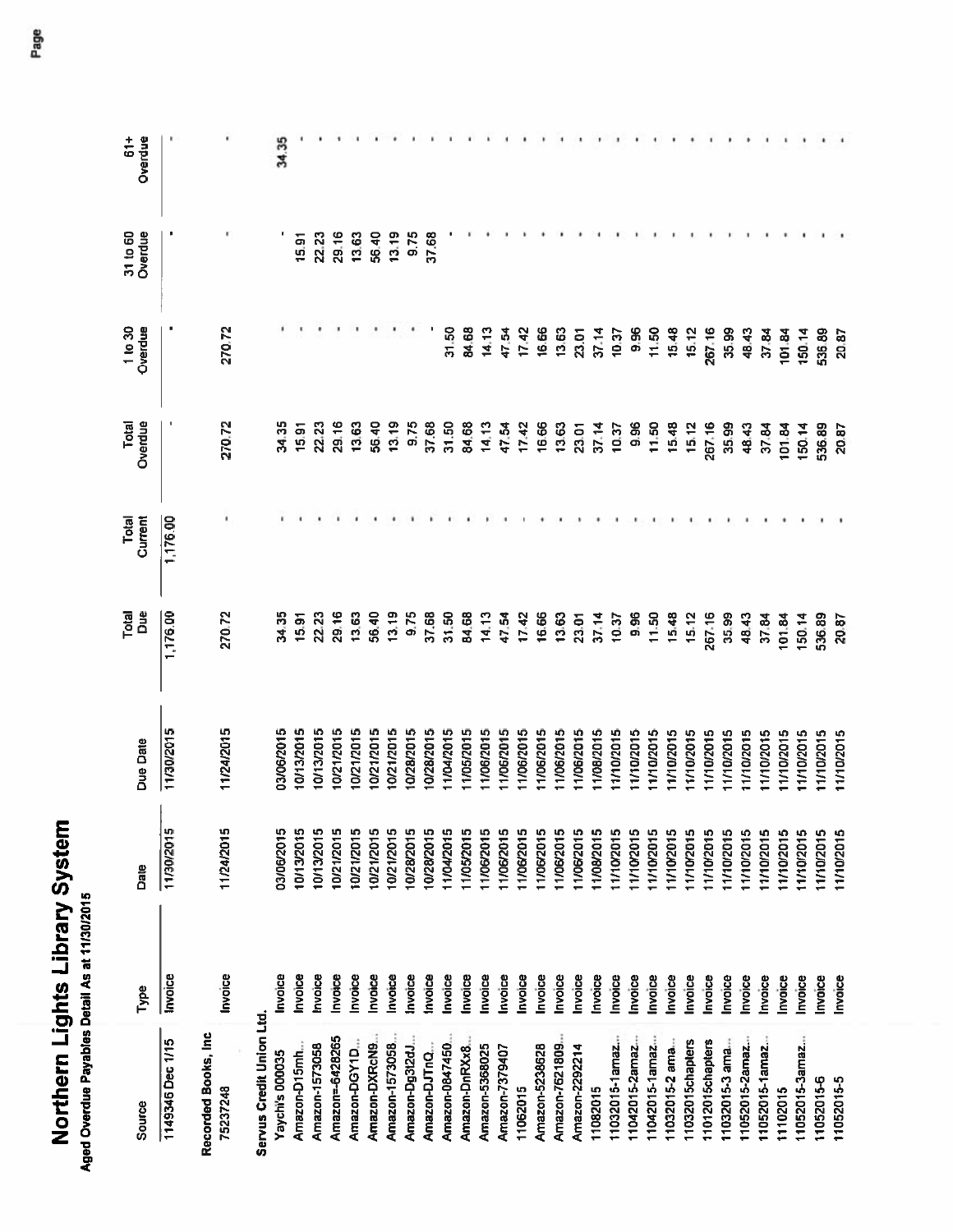| ֧֧ׅ֧֧֧֧֧֧֧֧֧֧֧֧֧֧֧֛֪֛֛֛֛֛֚֚֚֚֚֚֚֚֚֚֚֚֚֚֚֚֚֚֚֚֚֚֚֚֚֚֚֚֚֚֟֓֝֓֝֓֝֓֜֝֬֜֜֜֜<br>֧֧֛֧֖֧֧֛֖֧֛֖֧֚֚֚֚֚֚֚֜֜֜֝֩֩֜<br>į<br>è<br>į<br>֧֞֝֬֝֓֓֓֓֓֓׆֬֓ |  |
|----------------------------------------------------------------------------------------------------------------------------------------|--|
|                                                                                                                                        |  |
|                                                                                                                                        |  |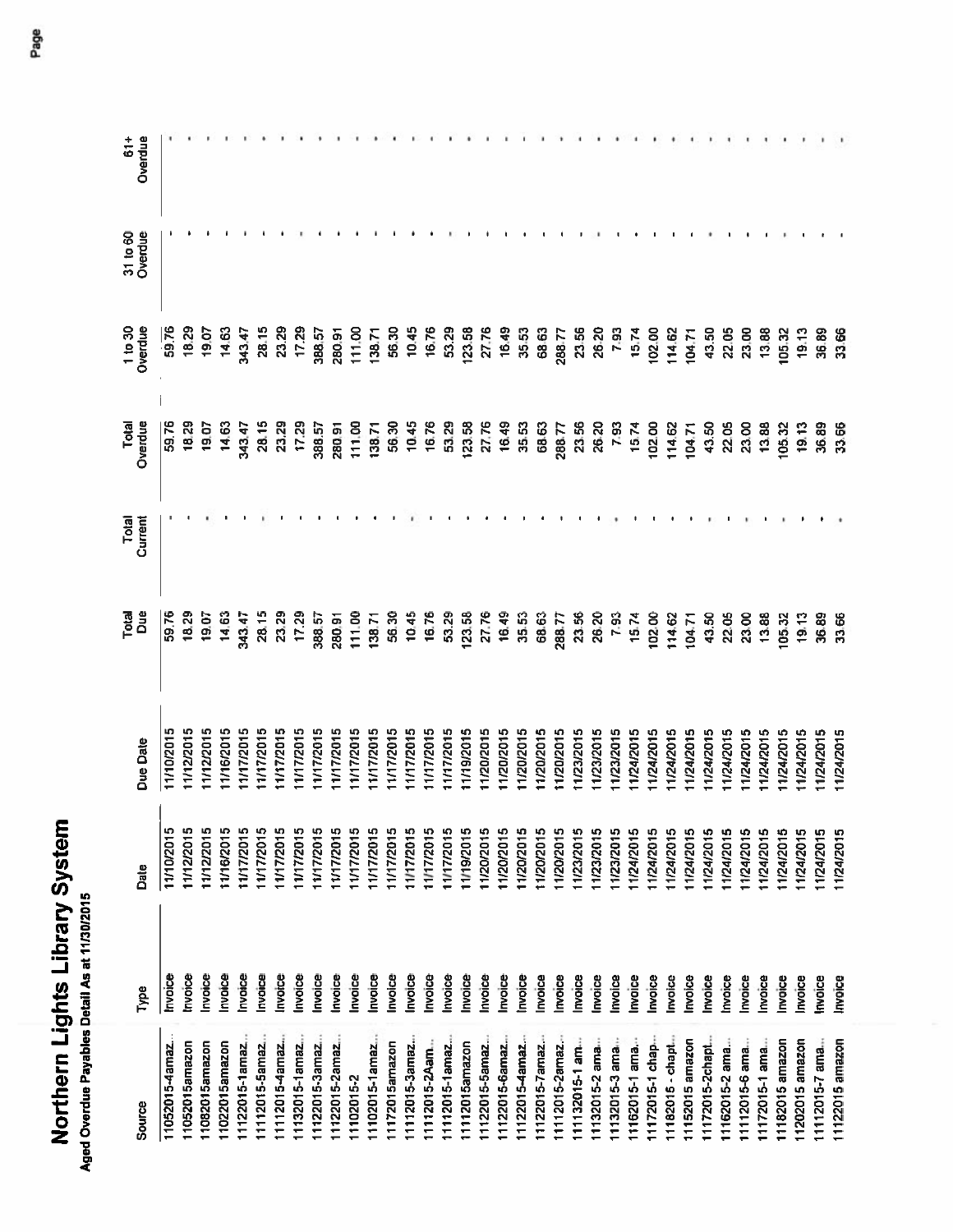| é<br>b<br>ī | 1<br>Ō |
|-------------|--------|
| ì<br>ŕ      | t      |

| Source                                   | Type    | Date       | Due Date   | Due<br>Total | Total<br>Current | Overdue<br>Total | 1 to 30<br>Overdue | 31 to 60<br>Overdue | $61+$<br>Overdue |
|------------------------------------------|---------|------------|------------|--------------|------------------|------------------|--------------------|---------------------|------------------|
| 11152015-1 ama.                          | Invoice | 11/24/2015 | 11/24/2015 | 13.01        |                  | 13.01            | 13.01              |                     |                  |
| 11242015-3 ama.                          | Invoice | 11/30/2015 | 1/30/2015  | 101.57       | 101,57           |                  |                    |                     |                  |
| 11242015-4 ama.                          | Invoice | 11/30/2015 | 11/30/2015 | 168,47       | 168,47           |                  |                    |                     |                  |
| 11252015-1 ama,                          | Invoice | 11/30/2015 | 1/30/2015  | 27,76        | 27.76            |                  |                    |                     |                  |
| 11252015-2 ama.                          | Invoice | 11/30/2015 | 1/30/2015  | 170.38       | 170.38           |                  |                    |                     |                  |
| 11242015-1 ama,                          | Invoice | 11/30/2015 | 1/30/2015  | 25.16        | 25.16            |                  |                    |                     |                  |
| 11242015-2 ama.                          | Invoice | 11/30/2015 | 11/30/2015 | 67.60        | 67.60            |                  |                    |                     |                  |
| Total outstanding:                       |         |            |            | 5,186.44     | 560.94           | 4,625,50         | 4,393,20           | 197.95              | 34.35            |
| Shred-It International ULC<br>9001583356 | Invoice | 10/30/2015 | 10/30/2015 | 132.24       |                  | 132.24           |                    | 132.24              |                  |
| St. Paul and District Co-op<br>6112015   | Invoice | 11/06/2015 | 11/06/2015 | 36,93        |                  | 36.93            | 36.93              |                     |                  |
| 11232015                                 | Invoice | 11/23/2015 | 11/23/2015 | 37.82        |                  | 37.82            | 37.82              |                     |                  |
| Total outstanding:                       |         |            |            | 74.75        |                  | 74.75            | 74.75              |                     |                  |
| <b>Staples Advantage</b><br>40041761     | Invoice | 11/23/2015 | 11/23/2015 | 103,60       |                  | 103,60           | 103,60             |                     |                  |
| 40041224                                 | Invoice | 11/23/2015 | 11/23/2015 | 290.25       |                  | 290,25           | 290.25             |                     |                  |
| <b>Total outstanding:</b>                |         |            |            | 393.85       |                  | 393.85           | 393.85             |                     |                  |
| <b>Jnited Library Services</b>           |         |            |            |              |                  |                  |                    |                     |                  |
| 517387                                   | Invoice | 11/06/2015 | 12/07/2015 | 1,823.91     | 1,823.91         |                  |                    |                     |                  |
| 517093                                   | Invoice | 11/10/2015 | 12/11/2015 | 425.34       | 425,34           |                  |                    |                     |                  |
| 517667                                   | Invoice | 11/12/2015 | 12/13/2015 | 1,444.41     | 1,444.41         |                  |                    |                     |                  |
| 517905                                   | Invoice | 11/13/2015 | 2/14/2015  | 26.59        | 26.59            |                  |                    |                     |                  |
| 517900                                   | Invoice | 11/13/2015 | 12/14/2015 | 98.18        | 98.18            |                  |                    |                     |                  |
| 518004                                   | Invoice | 11/13/2015 | 12/14/2015 | 70.86        | 70,86            |                  |                    |                     |                  |
| 517908                                   | Invoice | 11/13/2015 | 2/14/2015  | 53,20        | 53.20            |                  |                    |                     |                  |
| 517843                                   | Invoice | 11/16/2015 | 2/17/2015  | 790.60       | 790.60           |                  |                    |                     |                  |
| 517666                                   | Invoice | 11/16/2015 | 2/17/2015  | 873.43       | 873.43           |                  |                    |                     |                  |
| 518313                                   | Invoice | 11/16/2015 | 12/17/2015 | 2,664.75     | 2,664.75         |                  |                    |                     |                  |
| 517845                                   | Invoice | 11/17/2015 | 12/18/2015 | 523.53       | 523.53           |                  |                    |                     |                  |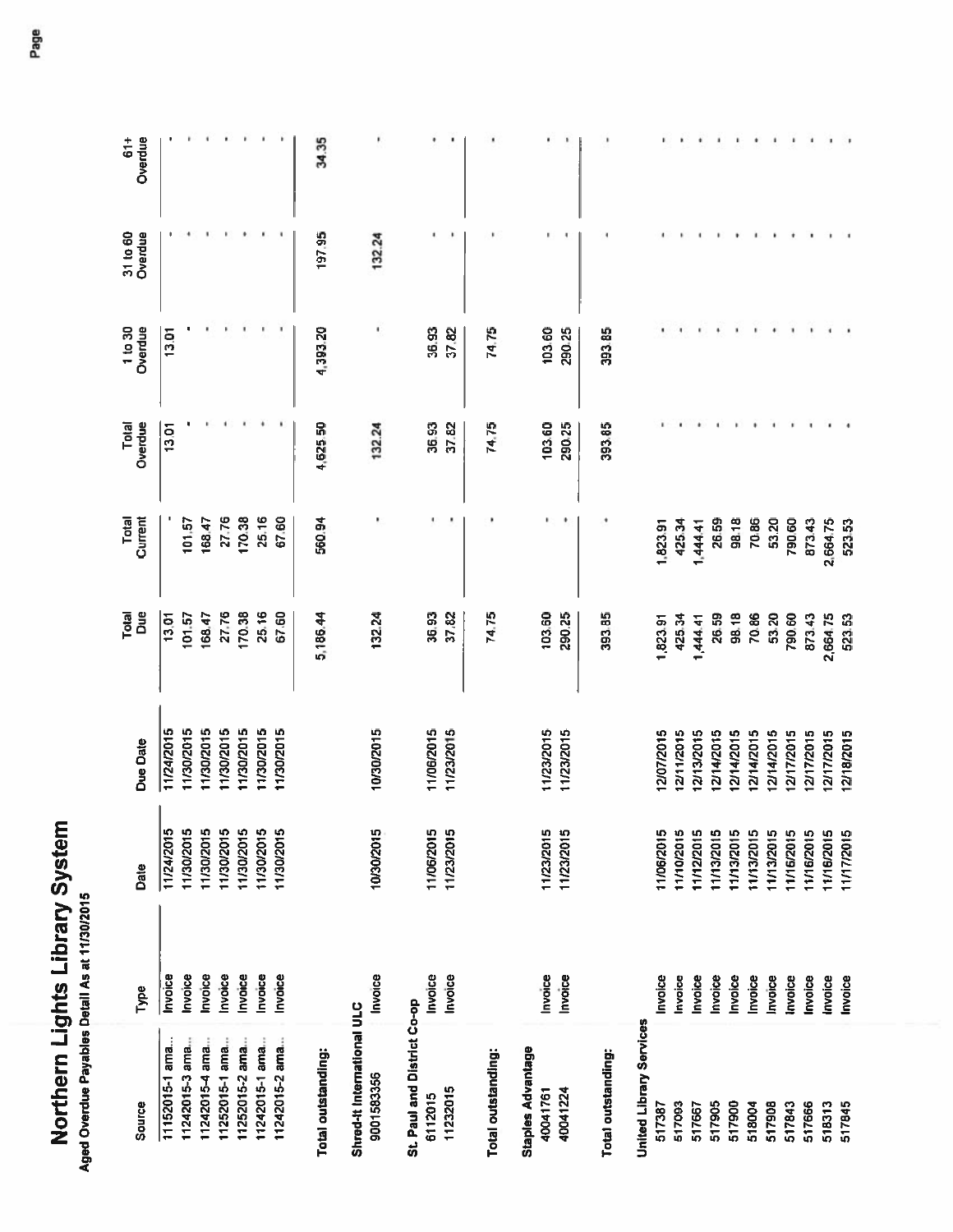| $\overline{\phantom{a}}$<br><u>ត្រ</u> | Ē<br>Ĭ,<br>ŗ |
|----------------------------------------|--------------|
| J                                      | 7            |

| Source                                | Type    | Date       | Due Date   | Total<br>å | Total<br>Current | Overdue<br>Total | 1 to 30<br>Overdue | 31 to 60<br>Overdue | Overdue<br>$61+$ |
|---------------------------------------|---------|------------|------------|------------|------------------|------------------|--------------------|---------------------|------------------|
| 517844                                | nvoice  | 11/18/2015 | 12/19/2015 | 877.49     | 877.49           |                  |                    |                     |                  |
| 518649                                | nvoice  | 11/18/2015 | 2/19/2015  | 993,11     | 993,11           |                  |                    |                     |                  |
| 518650                                | Invoice | 11/18/2015 | 2/19/2015  | 579.34     | 579.34           |                  |                    |                     |                  |
| 518830                                | Invoice | 11/19/2015 | 2/20/2015  | 97.34      | 97.34            |                  |                    |                     |                  |
| 518831                                | Invoice | 11/19/2015 | 2/20/2015  | 149.66     | 149.66           |                  |                    |                     |                  |
| 518832                                | Invoice | 11/19/2015 | 2/20/2015  | 24.54      | 24.54            |                  |                    |                     |                  |
| 518829                                | Invoice | 11/19/2015 | 12/20/2015 | 53,81      | 53,81            |                  |                    |                     |                  |
| 519275                                | Invoice | 11/19/2015 | 2/20/2015  | 1,098.75   | 1,098.75         |                  |                    |                     |                  |
| 518779                                | Invoice | 11/19/2015 | 2/20/2015  | 384.32     | 384.32           |                  |                    |                     |                  |
| 518828                                | Invoice | 11/19/2015 | 2/20/2015  | 42.91      | 42.91            |                  |                    |                     |                  |
| 518684                                | Invoice | 11/23/2015 | 2/24/2015  | 2,606.51   | 2,606.51         |                  |                    |                     |                  |
| 519625                                | Invoice | 11/25/2015 | 2/26/2015  | 853.00     | 853.00           |                  |                    |                     |                  |
| 519624                                | Invoice | 11/26/2015 | 12/27/2015 | 1,409.17   | 1,409.17         |                  |                    |                     |                  |
| 520130                                | Invoice | 11/26/2015 | 12/27/2015 | 1,263.68   | 1,263.68         |                  |                    |                     |                  |
|                                       |         |            |            |            |                  |                  |                    |                     |                  |
| Total outstanding:                    |         |            |            | 19,228.43  | 19,228.43        |                  |                    |                     |                  |
| Vermilion Public Library              |         |            |            |            |                  |                  |                    |                     |                  |
| 11302015-1                            | Invoice | 11/30/2015 | 11/30/2015 | 422.68     | 422.68           |                  |                    |                     |                  |
| 11302015                              | Invoice | 11/30/2015 | 11/30/2015 | 344.44     | 344.44           |                  |                    |                     |                  |
|                                       |         |            |            |            |                  |                  |                    |                     |                  |
| Total outstanding:                    |         |            |            | 767.12     | 767.12           |                  |                    |                     |                  |
| Waste Management of Canada Corpration |         |            |            |            |                  |                  |                    |                     |                  |
| 205-822116 Dec.                       | Invoice | 11/30/2015 | 11/30/2015 | 418.90     | 418.90           |                  |                    |                     |                  |
| Total outstanding:                    |         |            |            | 34,891.48  | 25,270.64        | 9,620.84         | 9,488.35           | 330.19              | $-19770$         |
|                                       |         |            |            |            |                  |                  |                    |                     |                  |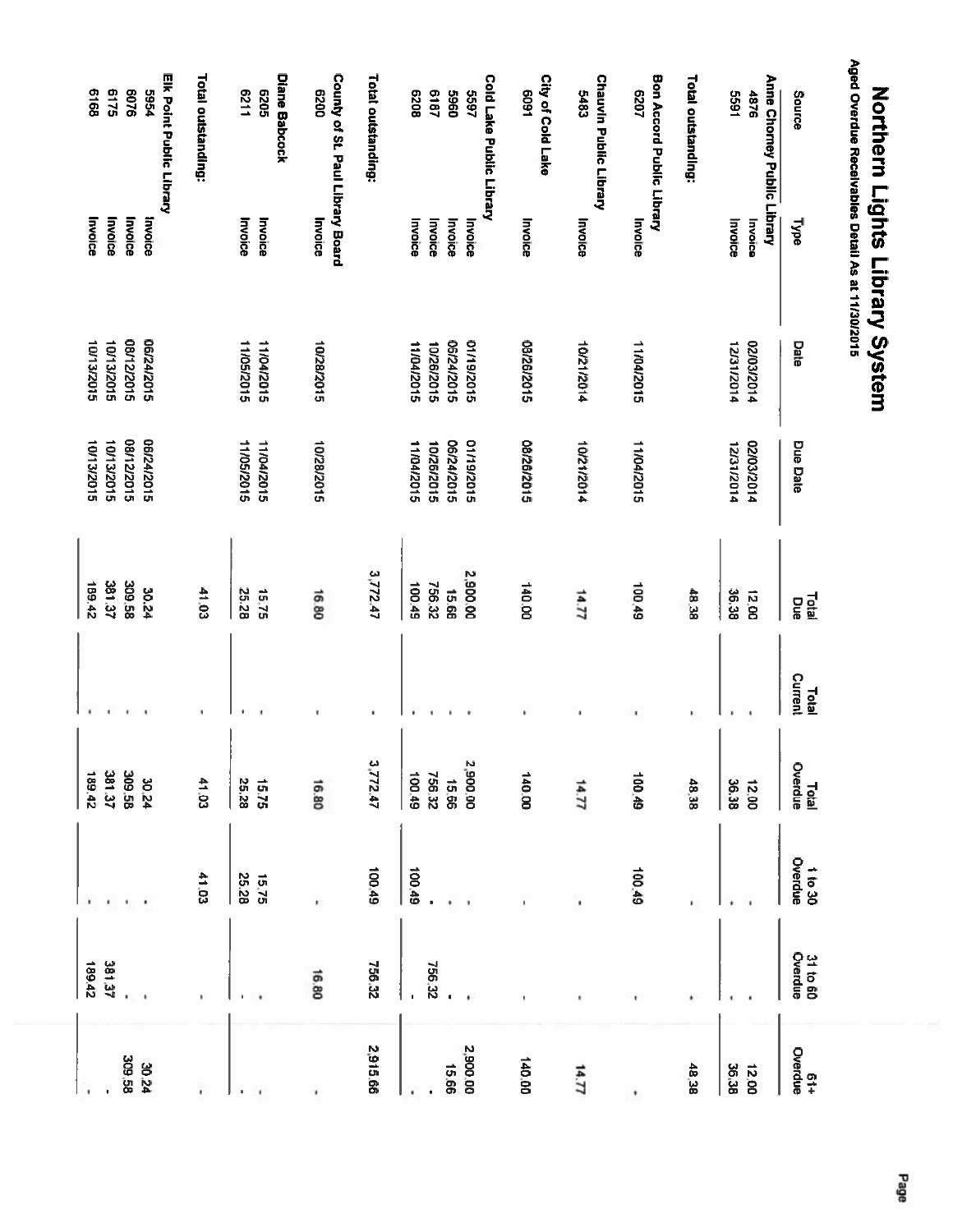| Newbrook Public Library<br>8285 | Total outstanding: | <b>Myrnam Community Library</b><br>6127<br>6123<br>5565 | Metro Kalyn Community Library<br>6809 | Marwayne Public Library<br>131 | M.D. of Bonnyville Library Board<br>9965 | Total outstanding: | <b>E221</b> | 2129       | <b>COZ9</b>       | 1079       | 2819       | <b>Kelly McGrath</b><br><b>2187</b> | Ima Municipal Library<br><b>9155</b> | <b>Grassland Municipal Library</b><br>6121 | <b>Total outstanding:</b> | Aged Overdue Receivables Detail As at 11/30/2015<br>Source |
|---------------------------------|--------------------|---------------------------------------------------------|---------------------------------------|--------------------------------|------------------------------------------|--------------------|-------------|------------|-------------------|------------|------------|-------------------------------------|--------------------------------------|--------------------------------------------|---------------------------|------------------------------------------------------------|
|                                 |                    | Invoice<br>Invoice<br>Invoice                           | Invoice                               | Invoice                        | Invoice                                  |                    | Invoice     | Invoice    | Invoice           | Invoice    | Invoice    | Invoice                             | Invoice                              | Invoice                                    |                           | <b>Type</b>                                                |
|                                 |                    | 9102/72/50<br>9102/12012<br>06/24/2015                  | 08/26/2015                            | S10Z/FZ/60                     | 9102/62/90                               |                    | 11/06/2015  | 11/05/2015 | <b>11/03/2015</b> | 9102/62/01 | 10/22/2015 | 10/13/2015                          | 09/24/2015                           | 9102/12019                                 |                           | Date                                                       |
|                                 |                    | 5102/74/50<br>5102/72/50<br>06/24/2015                  | 08/26/2015                            | 09/24/2015                     | 2102/62/90                               |                    | 11/06/2015  | 11/05/2015 | <b>S102/E0/LL</b> | 10/29/2015 | 10/22/2015 | 10/13/2015                          | 9102/12019                           | 9102/12018                                 |                           | <b>Due Date</b>                                            |
|                                 | 16'162             | 128.54<br>52'601<br>57.12                               | 195.39                                | 3.26                           | 00'082                                   | <b>19'129</b>      | 14.33       | 101,65     | 74.67             | 447.57     | 13.65      | 19.80                               | 00'01                                | 12.542.91                                  | 10.01                     | Telal<br>Bue                                               |
|                                 | ٠                  |                                                         |                                       |                                | ٠                                        | ٠                  |             |            |                   |            | ٠          | ٠                                   | ٠                                    | ×,                                         | $\mathbf i$               | Current<br><b>Lotal</b>                                    |
|                                 | 16'162             | 128.54<br>109,25<br><b>57.12</b>                        | 195.39                                | 3.26                           | 280,00                                   | 571.67             | 14.33       | 59'101     | 74.67             | 447.57     | 13.65      | 19.80                               | 00'0+1                               | 1,042.91                                   | 19'016                    | Total<br>Istal                                             |
|                                 | ٠                  |                                                         |                                       | ٠                              |                                          | 59'061             | 14.33       | 101,65     | 74.67             |            |            |                                     |                                      |                                            | ٠                         | Overdue<br>1 to 30                                         |
|                                 |                    |                                                         | ٠                                     |                                |                                          | 481.02             |             |            |                   | 447.57     | 13.65      | 19.80                               |                                      | ï                                          | 62.073                    | 31 to 60<br>Overdue                                        |
|                                 | 294.91             | 128.54<br>52'601<br>57,12                               | 195.39                                | 326                            | 00'082                                   |                    |             |            |                   |            |            |                                     | 140.00                               | 16'270'1                                   | 339.82                    | Overdue<br>0verdue                                         |